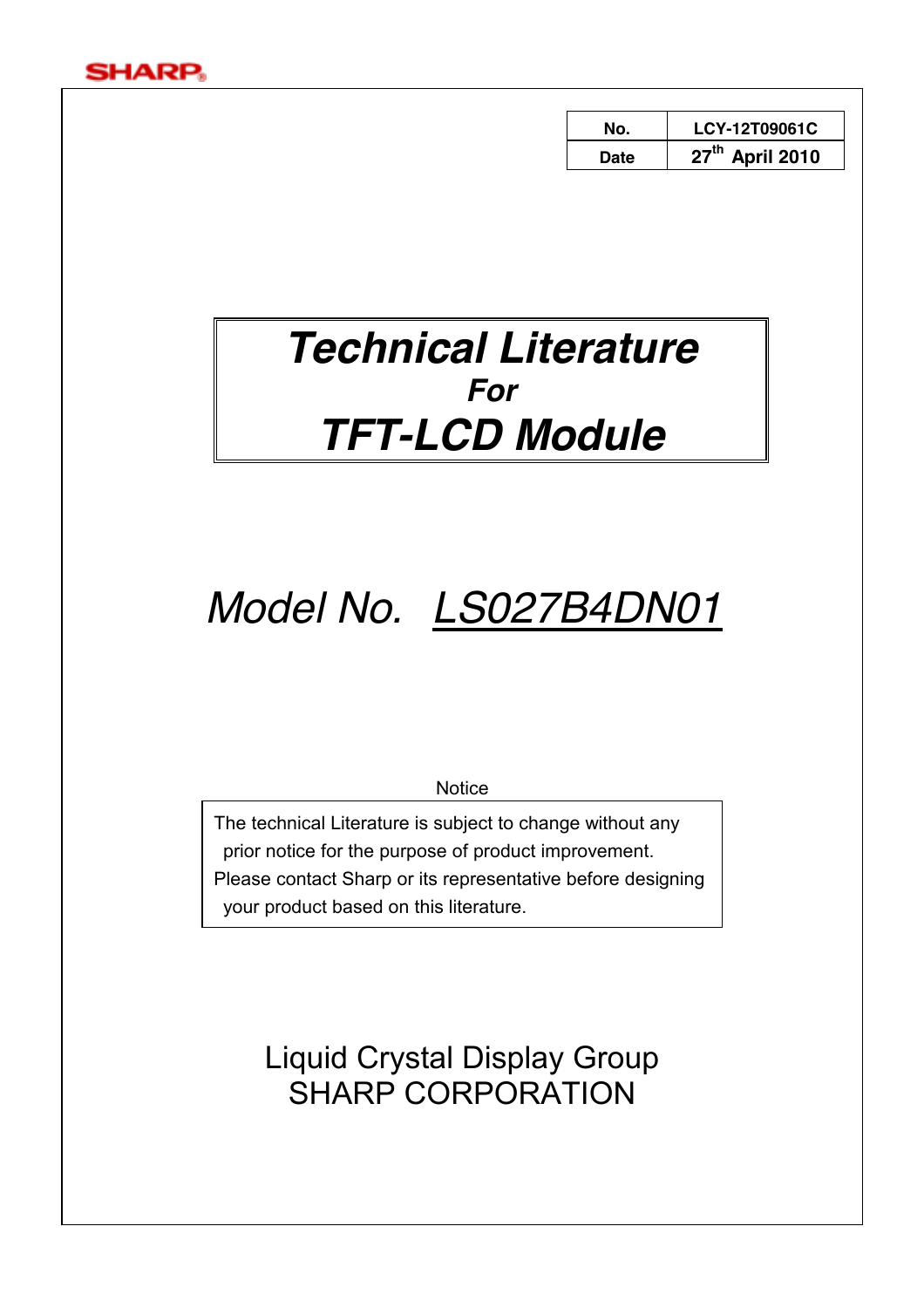

| <b>RECORDS OF REVISION</b>     |                                                           |                       |                                                                                                   |  |  |  |  |
|--------------------------------|-----------------------------------------------------------|-----------------------|---------------------------------------------------------------------------------------------------|--|--|--|--|
| <b>DATE</b>                    | <b>REF.PAGE</b><br><b>PARAGRAPH</b><br><b>DRAWING No.</b> | <b>REVISED</b><br>No. | <b>SUMMARY</b>                                                                                    |  |  |  |  |
| 5 <sup>th</sup> November, 2009 | Page7, Table3-1                                           | 1.0                   | To add weight value                                                                               |  |  |  |  |
| 5 <sup>th</sup> November, 2009 | Page13, Table6-4                                          | 1.0                   | To modify power consumption<br>Typical value of Condition1 and<br>Condition 2                     |  |  |  |  |
| 27 <sup>th</sup> April, 2010   | Page13, Table6-4                                          | 2.0                   | Updated power consumption<br>Typical value of Condition1 and<br>Condition 2                       |  |  |  |  |
|                                | Page 18,<br>6-5-5 COM Inversion                           | 2.0                   | In EXTMODE=H, the explanation for<br>driving has been changed.                                    |  |  |  |  |
|                                | Page20, Table7-1                                          | 2.0                   | Updated optical characteristics<br>(Reflection Ratio, Panel Surface<br>Chromaticity)              |  |  |  |  |
|                                | Page26,<br>11-2 Package Storing                           | 2.0                   | "Number of carton in a stock" and<br>"Number of quantity of unit in carton"<br>have been changed. |  |  |  |  |
|                                | Page26,<br>11-3Package Storing                            | 2.0                   | Packaging drawing has been changed.                                                               |  |  |  |  |
|                                |                                                           |                       |                                                                                                   |  |  |  |  |
|                                |                                                           |                       |                                                                                                   |  |  |  |  |
|                                |                                                           |                       |                                                                                                   |  |  |  |  |
|                                |                                                           |                       |                                                                                                   |  |  |  |  |
|                                |                                                           |                       |                                                                                                   |  |  |  |  |
|                                |                                                           |                       |                                                                                                   |  |  |  |  |
|                                |                                                           |                       |                                                                                                   |  |  |  |  |
|                                |                                                           |                       |                                                                                                   |  |  |  |  |
|                                |                                                           |                       |                                                                                                   |  |  |  |  |
|                                |                                                           |                       |                                                                                                   |  |  |  |  |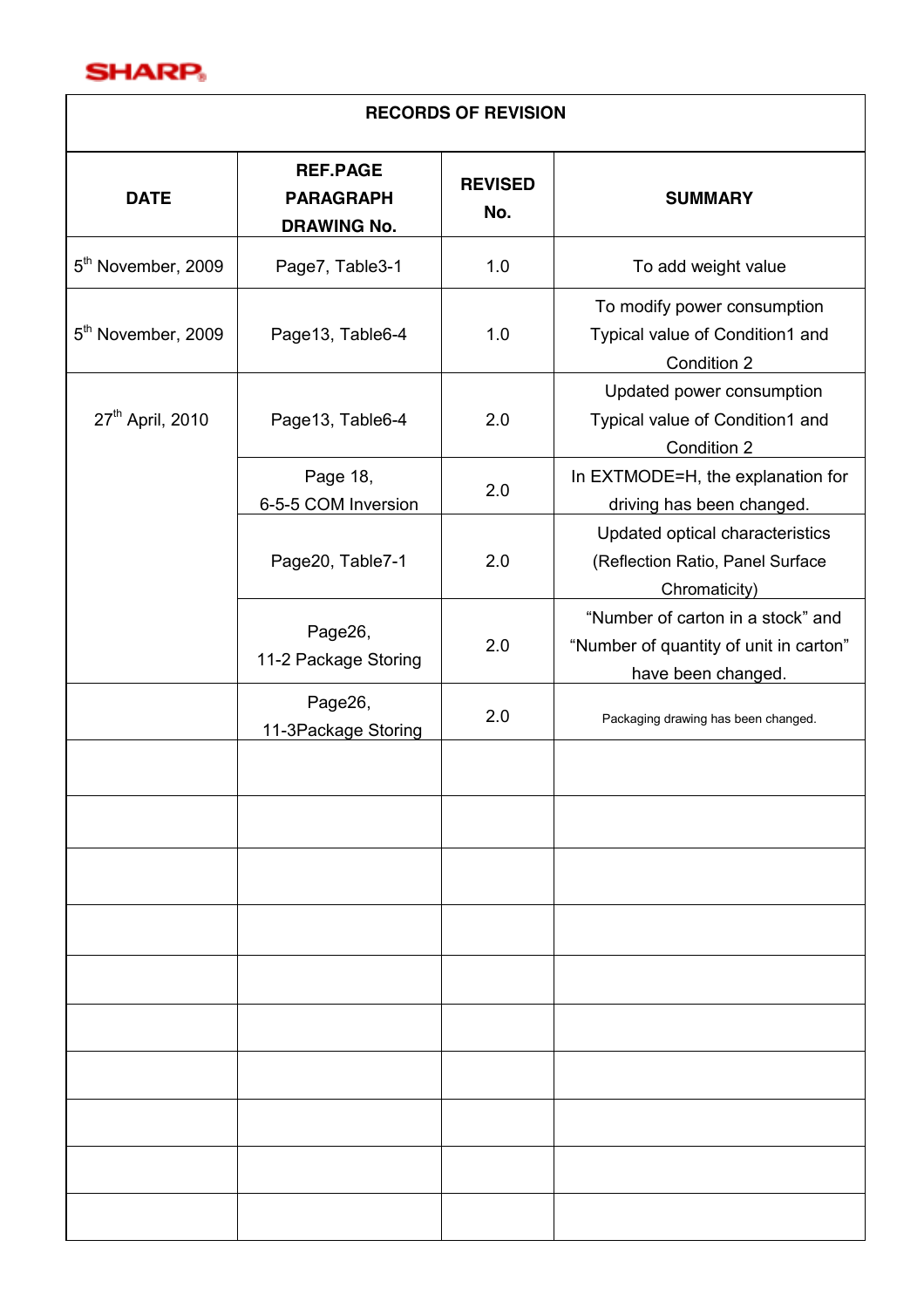

#### **NOTICE**

#### <<**Precautions>>**

o These specification sheets are the proprietary product of SHARP CORPORATION ("SHARP") and include materials protected under copyright of SHARP. Do not reproduce or cause any third party to reproduce them in any form or by any means, electronic or mechanical, for any purpose, in whole or in part, without the express written permission of SHARP.

 $\circ$  The application examples in these specification sheets are provided to explain the representative applications of the device and are not intended to guarantee any industrial property right or other rights or license you to use them. SHARP assumes no responsibility for any problems related to any industrial property right of a third party resulting from the use of the device.

ż SHARP reserves the right to make changes in the specifications, characteristics, data, materials, structures and other contents described herein at any time without notice in order to improve design or reliability. Contact SHARP in order to obtain the latest specification sheets before using any SHARP's device. Manufacturing locations are also subject to change without notice.

Observe the following points when in using any device in this publication. SHARP takes no responsibility for damage caused by improper use of the devices.

The devices in this publication are designed for use in general electronic equipment designs, such as:

- Personal computers Office automation Telecommunication equipment
- 
- Test and measurement equipment Industrial control
	-
- Audio visual and multimedia equipment Consumer electronics

The appropriate design measures should be taken to ensure reliability and safety when SHARP's devices are used for equipment such as:

- ・Transportation control and safety equipment(i.e.,aircraft,trains,automobiles,etc.)
- Traffic signals Gas leakage sensor breakers
- Alarm equipment Various safety devices etc.

○ SHARP's devices shall not be used for equipment that requires extremely high level of reliability, such as:

- Military and space applications Nuclear power control equipment
- ・Medical equipment for life support

ż SHARP assumes no responsibility for any damage resulting from the use of the device which does not comply with the instructions and the precautions specified in these specification sheets.

o Contact and consult with a SHARP sales representative for any questions about this device.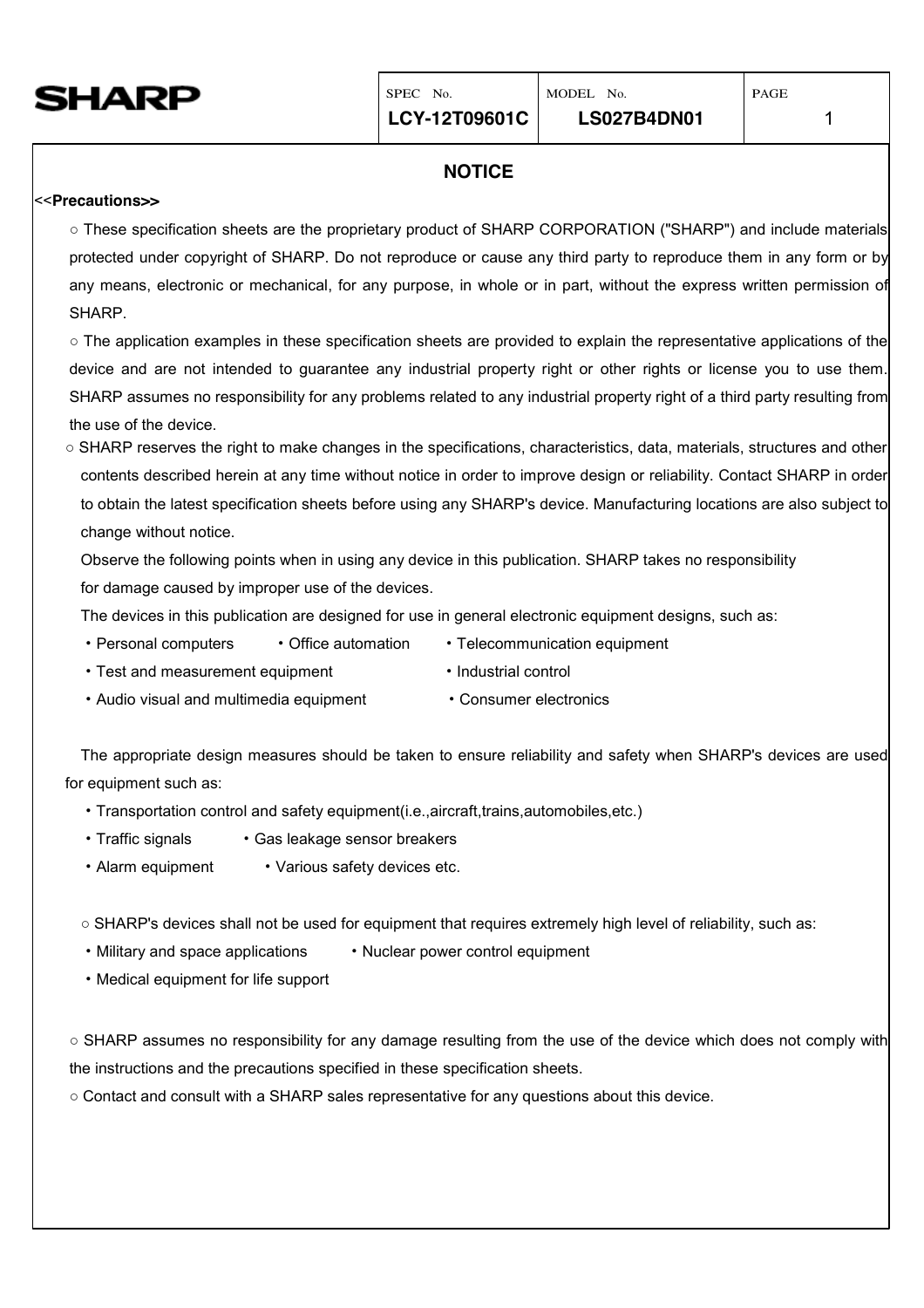

#### **[For handling and system design]**

(1) Handle with care as glass is used in this LCD panel. Dropping or contact against hard object may cause cracks or chips.

(2) Be careful to handle this LCD panel in order to avoid injury yourself by panel`s edge as this panel is made of glass and might be a sharp edge.

(3) Do not scratch the surface of the UV protection film as it is easily damaged.

(4) Water droplets on the UV protection film must be wiped off immediately as they may cause color changes, or other defects if remained for a long time.

(5)Do not leave the LCD panel in direct sun or under ultraviolet ray.

(6) To clean LCD panel surface, wipe clean with absorbent cotton or soft cloth. If further cleaning is needed, use IPA (isopropyl alcohol) and wipe clean lightly on surface only. Do not use organic solvents as it may damage the LCD panel terminal area which uses organic material. Also, do not directly touch with finger. When the terminals cleaning are needed, those should be wiped by a soft cloth or a cotton swab without directly touching by hand.

(7) Do not expose gate driver, etc. on the panel (circuit area outside panel display area) to light as it may not operate properly. Design that shields gate driver, etc. from light is required when mounting the LCD module.

(8) To avoid circuit failure, do not touch panel terminal area.

(9) Support for the LCD panel should be carefully designed to avoid stress that exceeds specification on glass surface.

(10) When handling LCD module and assembling them into cabinets, be noted that storage in the environment of oxidization or deoxidization gas and the use of such materials as reagent, solvent, adhesive, resin, and etc. which generate these gasses, may cause corrosion and discoloration of LCD modules.

(11)To avoid picture uniformity failure, do not put a seal or an adhesive material on the panel surface.

(12) Do not use chloroprene rubber as it generates chlorine gas and affects reliability in LCD panel connective area.

(13) Protective film is attached to the surface of UV protection film on LCD panel to prevent scratches or other damages. Remove this protective film before use. In addition, do not attach the protective film which is removed from LCD module again. When the LCD panel which has the reattached protective film is needed to storage for a long time, the UV protection film might have a damage with picture quality failure.

(14) Panel is susceptible to mechanical stress and such stress may affect the display. Place the panel on flat surface to avoid stress caused by twist, bend, etc.

(15) When transporting LCD panels, secure them in LCD panel tray to avoid mechanical stress. The tray should be conductive to protect LCD panels from static charge.

Material used in set or epoxy resin (amine type hardening agent) from packaging, and silicon adhesive (dealcoholized or oxime) all release gas which may affect quality of UV protection film. Do confirm compatibility with user materials.

(16) As this LCD module is composed electronic circuits, it is sensitive to electrostatic discharge of 200V or more. Handle with care using cautions for the followings:

**Operators** 

Operators must wear anti-static wears to prevent electrostatic charge up to and discharge from human body.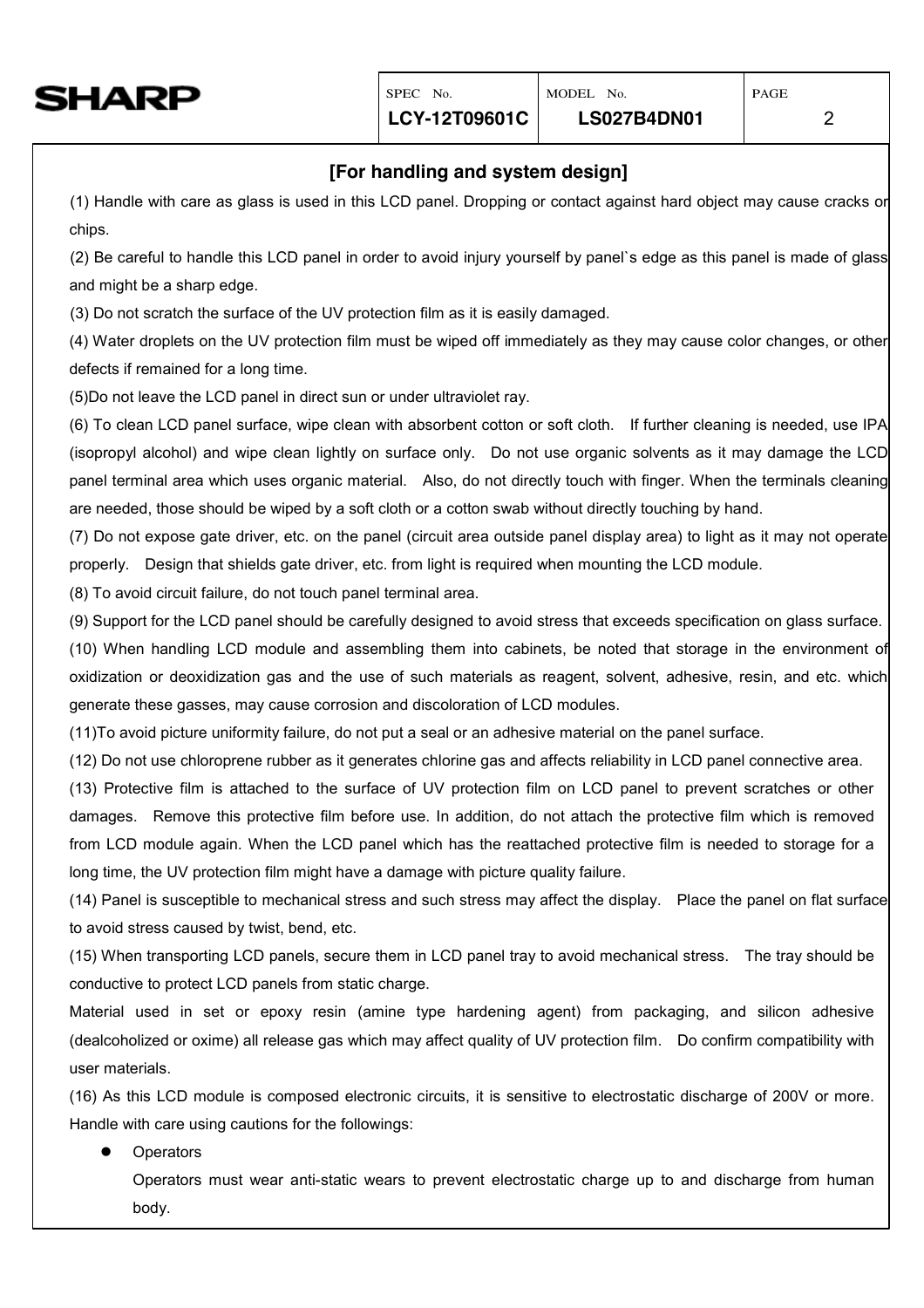

#### Equipment and containers

Process equipment such as conveyer, soldering iron, working bench and containers may possibly generate electrostatic charge up and discharge. Equipment must be grounded through 100Mohms resistance. Use ion blower.

Floor

Floor plays an important role in leaking static electricity generated in human body or equipment. If the floor is made of insulated material (such as polymer or rubber material), such static electricity may charge. Proper measure should be taken to avoid static electricity charge (electrostatic earth: 100Mohms).There is a possibility that the static electricity is charged to them without leakage in case of insulating floor, so the electrostatic earth:1×10 ${}^{8}$  $\Omega$  should be made.

Humidity

Humidity in work area relates to surface resistance of the persons or objects that generate electrostatics, and it can be manipulated to prevent electrostatic charge. Humidity of 40% or lower increases electrostatic earth resistance and promotes electrostatic charging. Therefore, the humidity in the work area should be kept above 40%. Specifically for film peeling process or processes that require human hands, humidity should be kept above 50% and use electricity removal blower.

#### z Transportation/Storage

Containers and styroform used in transporation and storage may charge electrostatic (from friction and peeling) or electrostatic charge from human body, etc. may cause containers and styroform to have induced charge. Proper electrostatic measure should be taken for containers and storage material.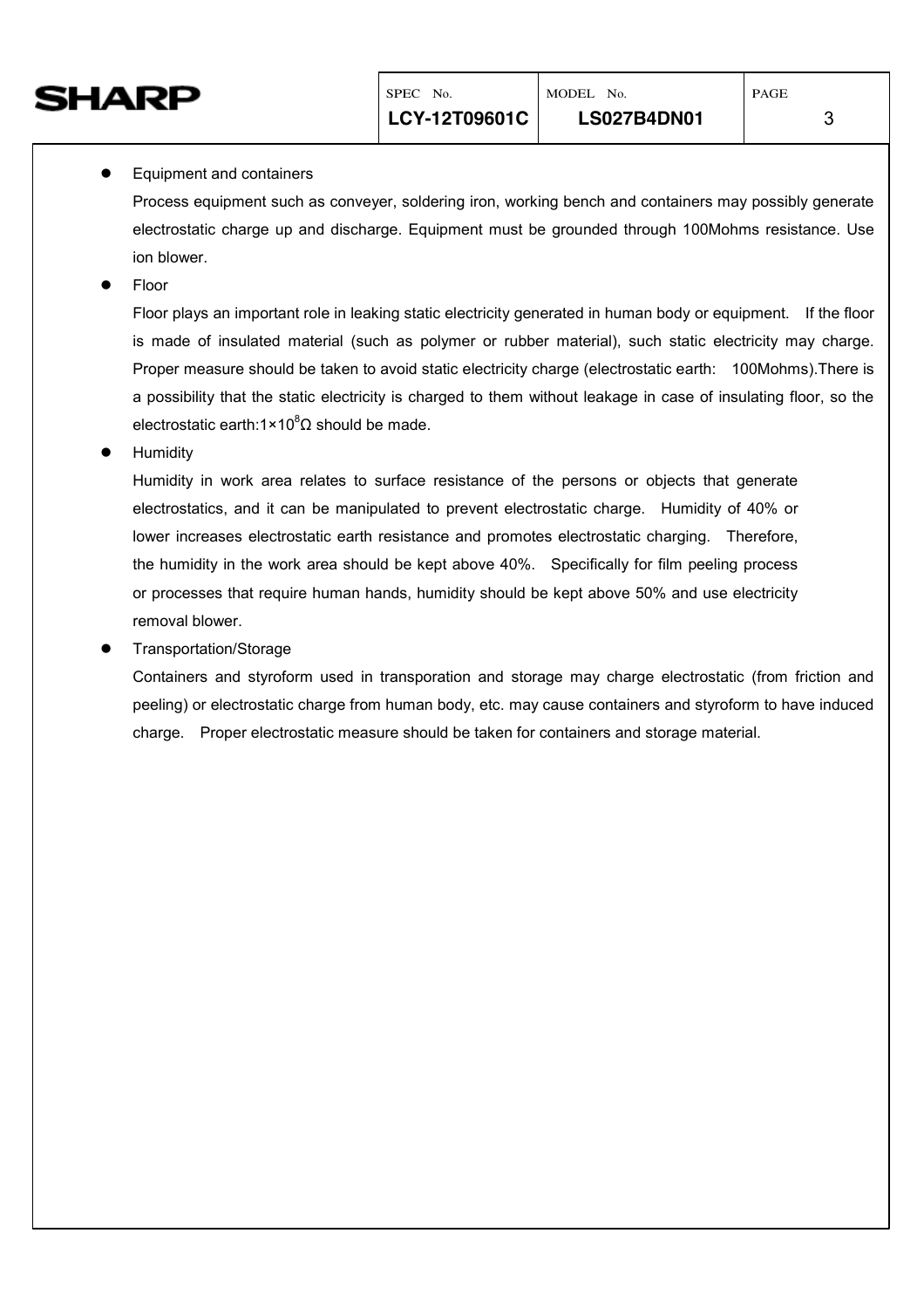

#### **[For operating LCD module]**

(1) Do not operate the LCD panel under outside of electrical specification. Otherwise LCD panel may be damaged. (2) Do not use the LCD panel under outside of specified driving timing chart. Otherwise LCD panel may not have proper picture quality.

(3) A still image should be displayed less than two hours, if it is necessary to display still image longer than two hour, display image data must be refreshed in order to avoid sticking image on LCD panel.

(4) If LCD module takes a static electricity, as the display image which is written into pixel memory might not be displayed, Data update should be executed frequently.

#### **[Precautions for Storage]**

(1) After opening the package, do not leave the LCD panel in direct sun or under strong ultraviolet ray. Store in dark place.

(2) In temperature lower than specified rating, liquid crystal material will coagulate. In temperature higher than specified rating, it isotropically liquifies. In either condition, the liquid crystal may not recover its original condition. Store the LCD panel in at or around room temperature as much as possible.

Also, storing the LCD panel in high humidity will damage the UV protection film. Store in normal room temperature as much as possible.

(3) Keeping Method

a.No direct sun light b.Store in trays and in dark room





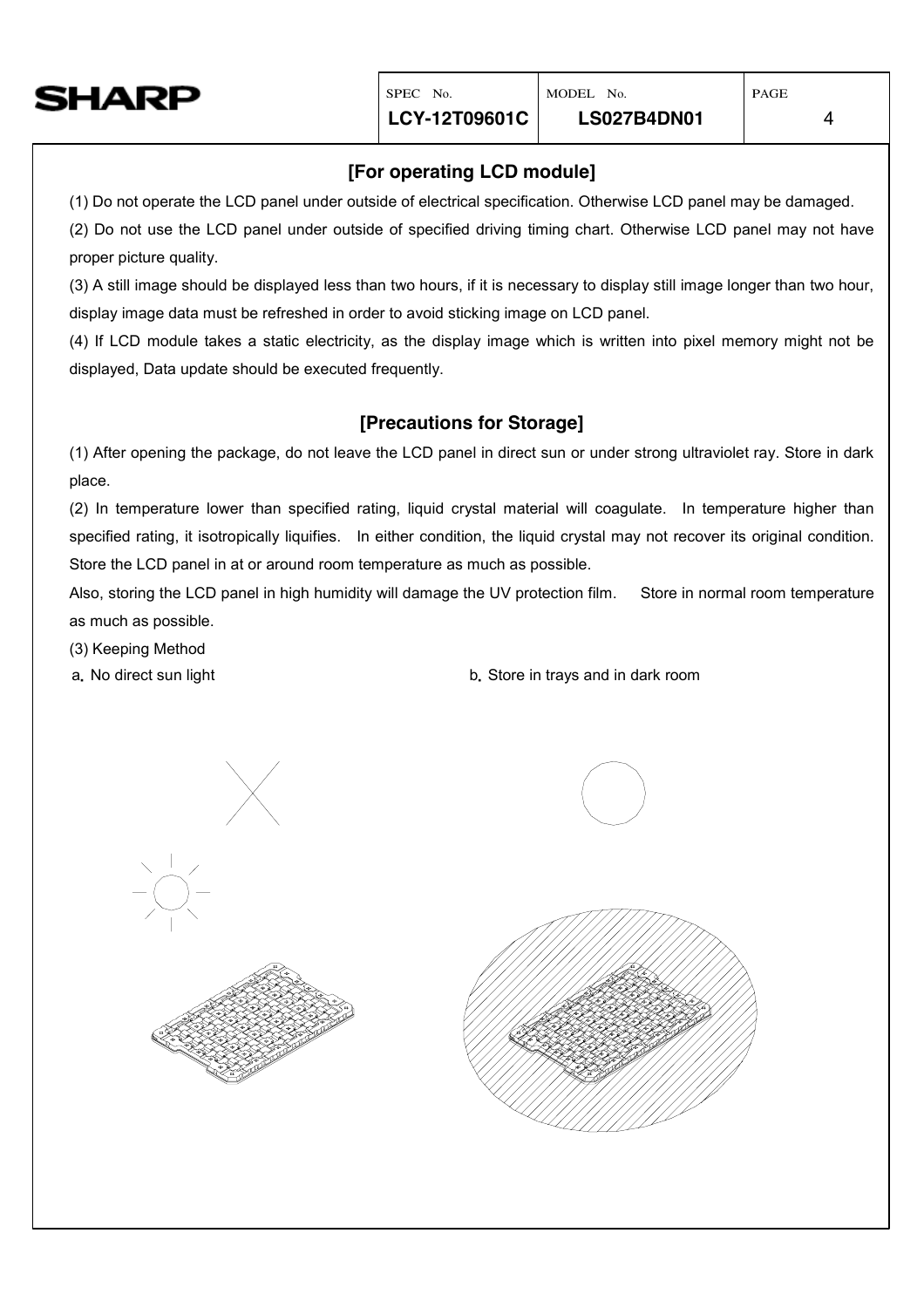

#### **[Other Notice]**

- (1) Operation outside specified environmental conditions cannot be guaranteed.
- (2) As power supply (VDD-GND、VDDA-GND) impedance is lowered during use, bus controller should be inserted near LCD module as much as possible.
- (3) UV protection film is applied over LCD panel surface. Liquid crystal inside LCD panel deteriorates with ultraviolet ray. The panel should not be left in direct sun or under strong ultraviolet ray for prolonged period of time even with the UV protection film.
- (4) Disassembling the LCD module will cause permanent damage to the module. Do not disassemble the module.
- (5) If LCD panel is broken, do not ingest the liquid crystal from the broken panel. If hand, leg, or clothes come in contact with liquid crystal, wash off immediately with soap.
- (6) ODS (specific chlorofuorocarbon, specific halon, 1-1-1 trichloroethane, carbon tetrachloride) are not used or contained in material or all production processes of this product.
- (7) Observe all other precautionary requirements in handling general electronic components.

#### **Discarding liquid crystal modules**

LCD Panel : Dispose of as glass waste. This LCD module contains no harmful substances. The liquid crystal panel contains no dangerous or harmful substances. This liquid crystal panel contains only an extremely small amount of liquid crystal (approximately 100mg) and therefore it will not leak even if the panel should break. Its median lethal dose (LD50) is greater than 2,000 mg/kg and a mutagenetic (Aims test: negative) material is used. FPC : (1) FPC bend R should be 0.45mm or greater and R should be even.

> In LCD panel an connective area, do not bend FPC into UV protection film side. (2) Do not hang LCD module by FPC or apply force to FPC.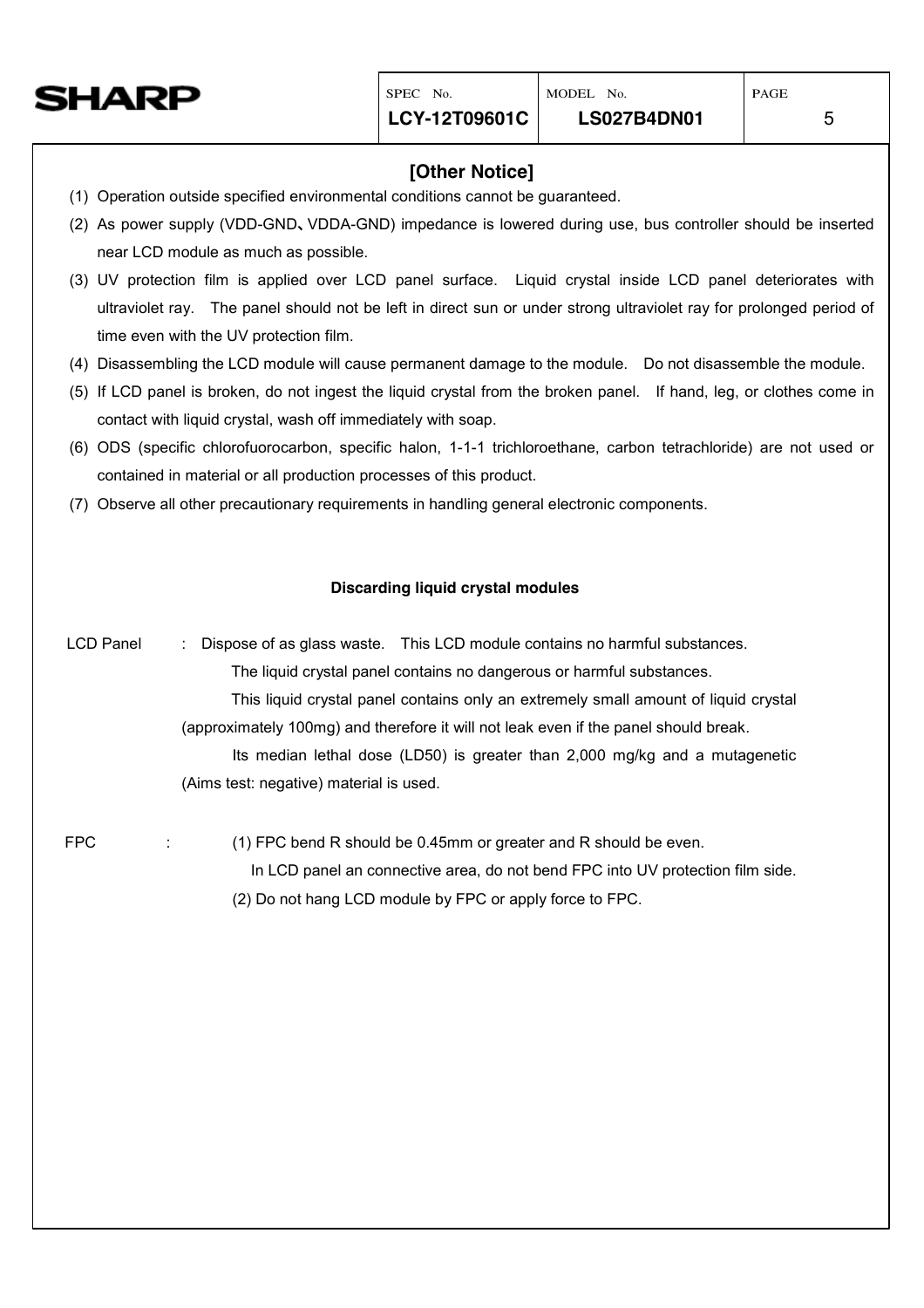

 $\,6\,$ 

| Index |  |
|-------|--|
|       |  |
|       |  |
|       |  |
|       |  |
|       |  |
|       |  |
|       |  |
|       |  |
|       |  |
|       |  |
|       |  |
|       |  |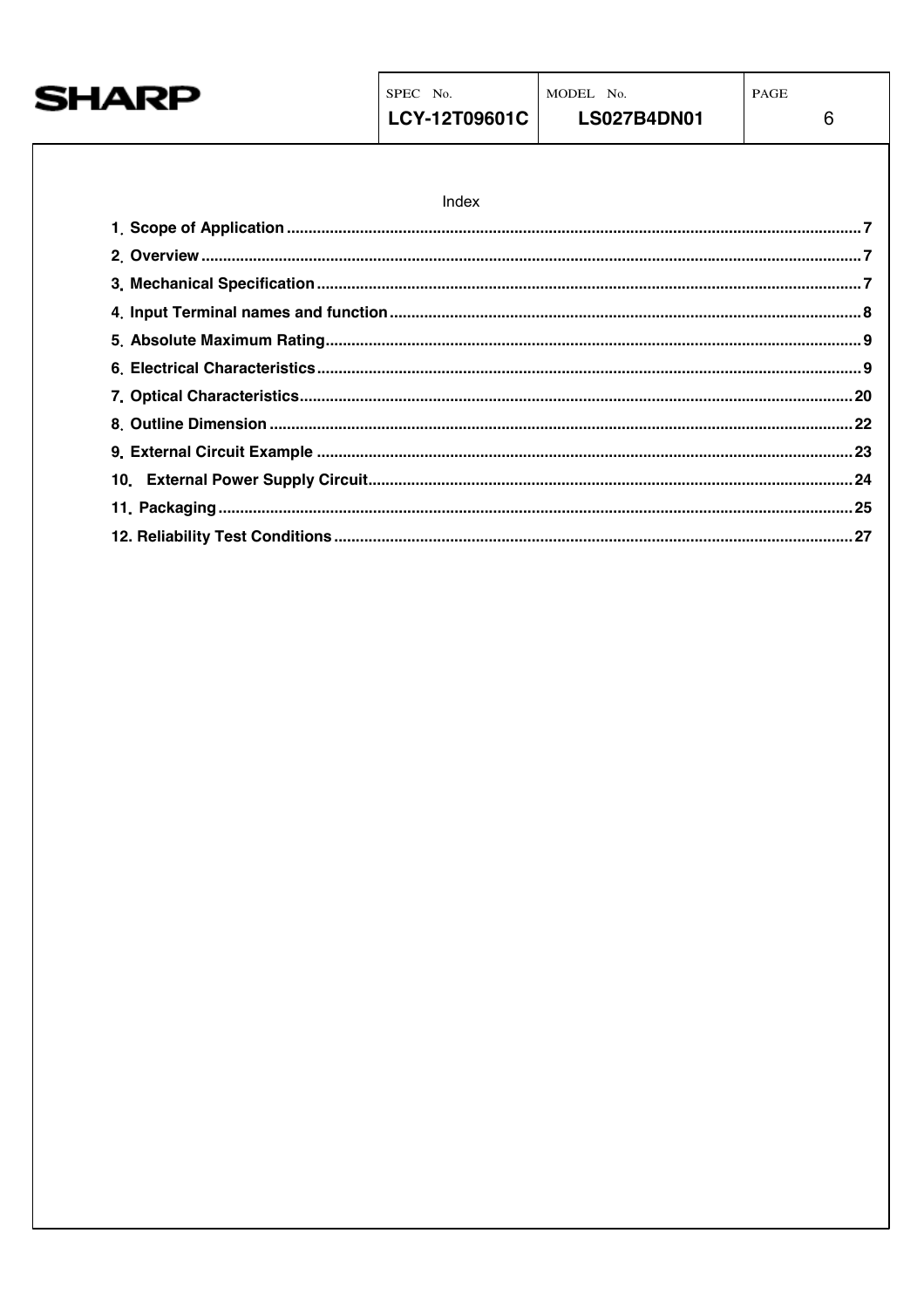<span id="page-8-0"></span>

#### **1**.**Scope of Application**

Reflective active-matrix type memory liquid crystal display module with WQVGA (400x240) panel which uses CG silicon thin film transistor.

#### **2**.**Overview**

- ・ 2.7" WQVGA monochrome PNLC reflective panel
- ・ 400x240 dot stripe arrangement
- ・ Display control with serial data signal communication
- ・ Arbitrary line data update
- ・ Internal 1bit memory within the panel for data memory
- ・ Thin, light and compact module with monolithic technology
- ・ Super low power consumption TFT panel
- ・ With FPC (Applicable connector: Refer to recommended connector on page 21.)

#### **3**.**Mechanical Specification**

Tabke 3-1 Module Mechanical Specification

| Item                                                     | Specification                                | Unit               |
|----------------------------------------------------------|----------------------------------------------|--------------------|
| Screen Size (Diagonal)                                   | 6.86<br>(2.7")                               | <sub>cm</sub>      |
| Viewing Area                                             | 58.8 (H) $\times$ 35.28 (V)                  | mm                 |
| Dot Structure                                            | H)<br>$\mathsf{V}$<br>$\times$ 240<br>400    | dot                |
| Dot pitch                                                | $0.147$ (H) $\times$ 0.147 (V)               | mm                 |
| <b>Pixel Arrangement</b>                                 | Stripe arrangement                           | -                  |
| Module outline dimension<br>(Extruded part not included) | 62.8 (W) $\times$ 42.82 (H) $\times$ 1.4 (D) | mm                 |
| Weight                                                   | 9.4 (TYP)                                    | g                  |
| Surface Hardness                                         | 3H or more (Initial)                         | Pencil<br>hardness |

(Remark) Refer to Figure 8-1 for detailed dimension and tolerance.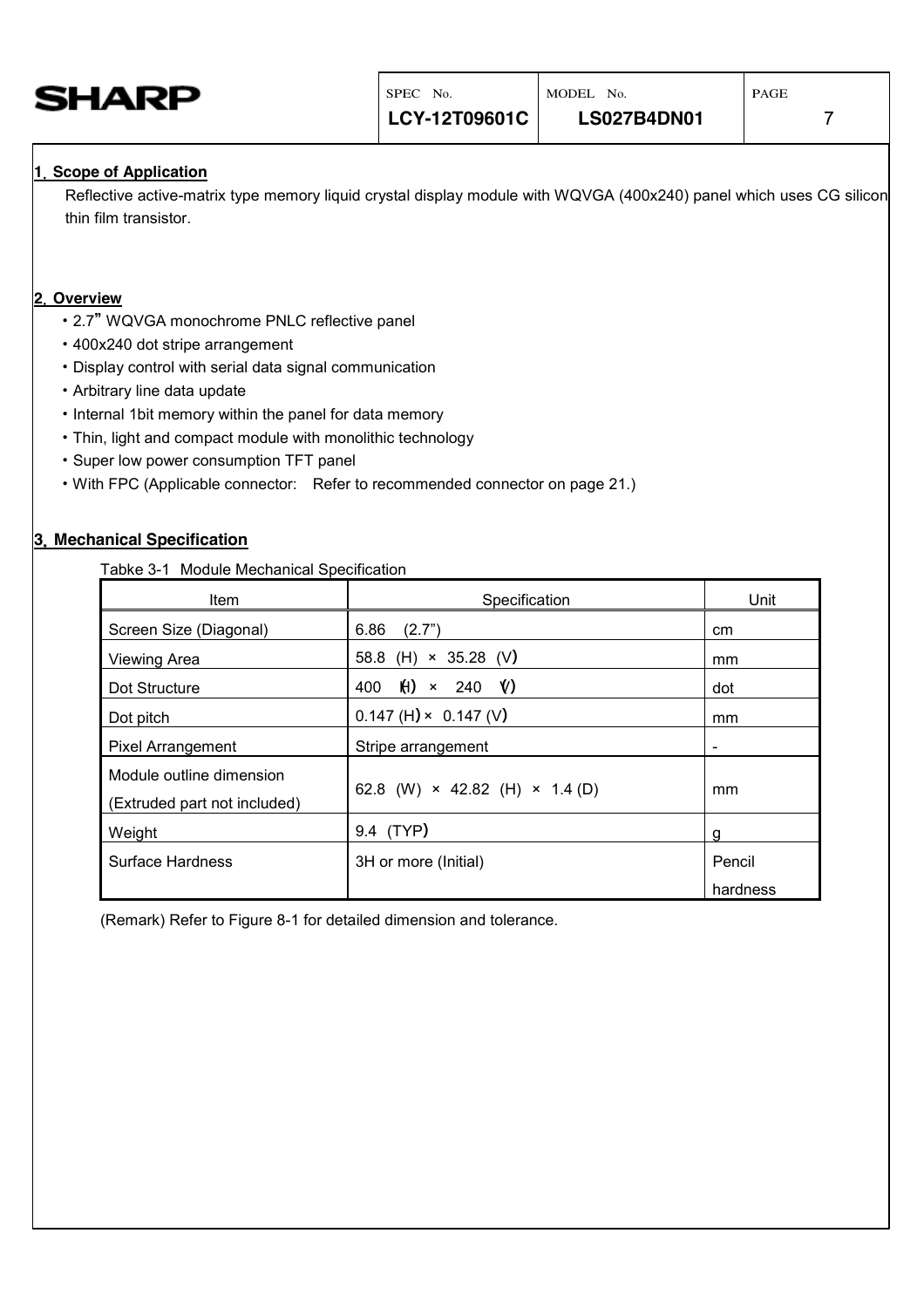<span id="page-9-0"></span>

**4**.**Input Terminal names and function**

4-1) Input Terminal

| Table 4-1 |                 |              |                                                 |             |
|-----------|-----------------|--------------|-------------------------------------------------|-------------|
| Terminal  | Code            | 1/0          | <b>Function</b>                                 | Remark      |
|           | <b>SCLK</b>     | <b>INPUT</b> | Serial clock signal                             |             |
| 2         | <b>SI</b>       | <b>INPUT</b> | Serial input signal                             |             |
| 3         | <b>SCS</b>      | <b>INPUT</b> | Chip select signal                              |             |
| 4         | <b>EXTCOMIN</b> | <b>INPUT</b> | External COM inversion signal input (H: Active) |             |
| 5         | <b>DISP</b>     | <b>INPUT</b> | Display ON/OFF signal                           | Remark 4-2] |
| 6         | VDDA            | <b>POWER</b> | Analalog power supply                           |             |
| 7         | <b>VDD</b>      | <b>POWER</b> | Digital power supply                            |             |
| 8         | <b>EXTMODE</b>  | <b>INPUT</b> | COM inversion mode switch terminal              | Remark 4-1] |
| 9         | <b>VSS</b>      | <b>POWER</b> | Logic GND                                       |             |
| 10        | <b>VSSA</b>     | <b>POWER</b> | Analog GND                                      |             |

【Remark 4-1】"H"=EXTCOMIN singal enabled, "L"=Serial input flag enabled. When "H", connect EXTMODE to VDD and when "L" to VSS.

【Remark 4-2】 ON/OFF for LCD display only. Memory data is maintained.

When "H", displays with memory data, and when "L", displays all white with memory data maintained.

4-2)Recommended Circuit EXTMODE="L" EXTMODE="H"

COM Signal Serial Input<br>EXTMODE=L

|  | <b>SCLK</b>     |
|--|-----------------|
|  |                 |
|  | <b>SCS</b>      |
|  | <b>EXTCOMIN</b> |
|  | <b>DISP</b>     |
|  | VDDA            |
|  | <b>VDD</b>      |
|  | <b>EXTMODE</b>  |
|  | vss             |
|  |                 |

COM signal serial input External COM signal input

### External COM Signal Input<br>EXTMODE=H

|   | <b>SCLK</b>     |
|---|-----------------|
|   |                 |
|   | <b>SCS</b>      |
|   | <b>EXTCOMIN</b> |
|   | <b>DISP</b>     |
|   | <b>VDDA</b>     |
|   | <b>VDD</b>      |
| F | <b>EXTMODE</b>  |
|   | /SS             |
|   | /SSA            |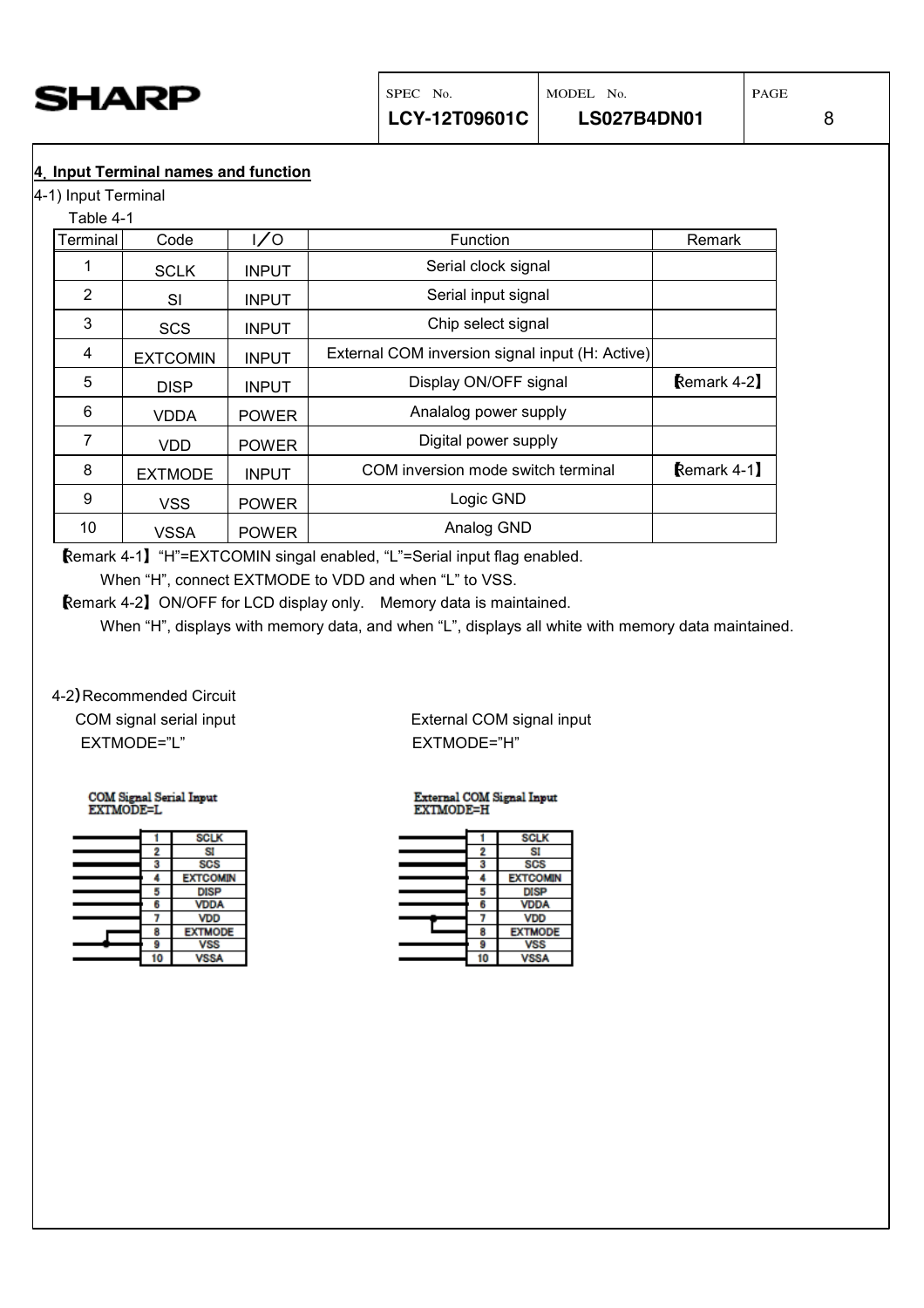<span id="page-10-0"></span>

#### **5**.**Absolute Maximum Rating**

 $Table 5-1$   $\triangle NDE = N/1$ 

| able 5-1                            | $UIV-UVI$                            |       |        |            |      |                |
|-------------------------------------|--------------------------------------|-------|--------|------------|------|----------------|
|                                     | Item                                 | Code  | MIN.   | MAX.       | Unit | Remark         |
| Power                               | Analog Power Supply                  | VDDA  | $-0.3$ | $+5.8$     | V    |                |
| supply<br>Voltage                   | Logic Power Supply                   | VDD   | $-0.3$ | $+5.8$     | v    | Remark 5-1     |
|                                     | Input signal terminal voltage (high) |       |        | <b>VDD</b> | V    | Remark 5-2     |
| Input signal terminal voltage (low) |                                      |       | $-0.3$ |            | V    |                |
| Storage temperature                 |                                      | Tstg  | -30    | $+80$      | ĈС   | Remark $5-3,4$ |
| Operating temperature               |                                      | Topr1 | $-20$  | $+70$      | ĈС   | Remark 5-5     |
|                                     | (Panel surface temperature)          |       |        |            |      |                |

【Remark 5-1】 Also applicable to EXTMODE.

【Remark 5-2】 Applicable to SCLK, SI, SCS, DISP, EXTCOMIN.

【Remark 5-3】 Do not exceed this rating in any area of the module.

**Remark 5-4】 Maximum wet-bulb temperature should be 57°C or lower.** Do not allow condensation.

Condensation may cause electrical leak and the module may not meet s specification.

【Remark 5-5】Operating temperature is temperature that guarantess operation only. For contrast, response speed, and other display quty, module is evaluated at  $Ta=+25^{\circ}C$ .

#### **6**.**Electrical Characteristics**

6-1)TFT LCD Panel Driving Part

Table 7-1 Recommended Operating Condition VSS(GND)=0V, Ta=+25℃

|              | $\alpha$ able $\beta$ - $\alpha$ . Recommended Operating Condition $\alpha$ |             |         |         |             |      | $\sqrt{33(9)}$ |
|--------------|-----------------------------------------------------------------------------|-------------|---------|---------|-------------|------|----------------|
|              | Item                                                                        | Code        | MIN.    | TYP.    | MAX.        | Unit | Remark         |
|              | Power supply Analog power supply                                            | <b>VDDA</b> | $+4.8$  | $+5.0$  | $+5.5$      |      |                |
| voltage      | Logi power supply                                                           | VDD         | $+4.8$  | $+5.0$  | $+5.5$      |      | Remark $6-1$ ] |
| Input singal | Hi                                                                          | VIH         | $+2.70$ | $+3.00$ | <b>XVDD</b> |      | Remark 6-2     |
| voltage      | Lo                                                                          | VIL         | vss     | vss     | $VSS+0.15$  |      |                |

※Can operate below VDD voltage, however, operation around 3V is recommended.

【Remark 6-1】 Also applicable to EXTMODE="H".

【Remark 6-2】 Applies to SCLK, SI, SCS, DISP, EXTCOMIN.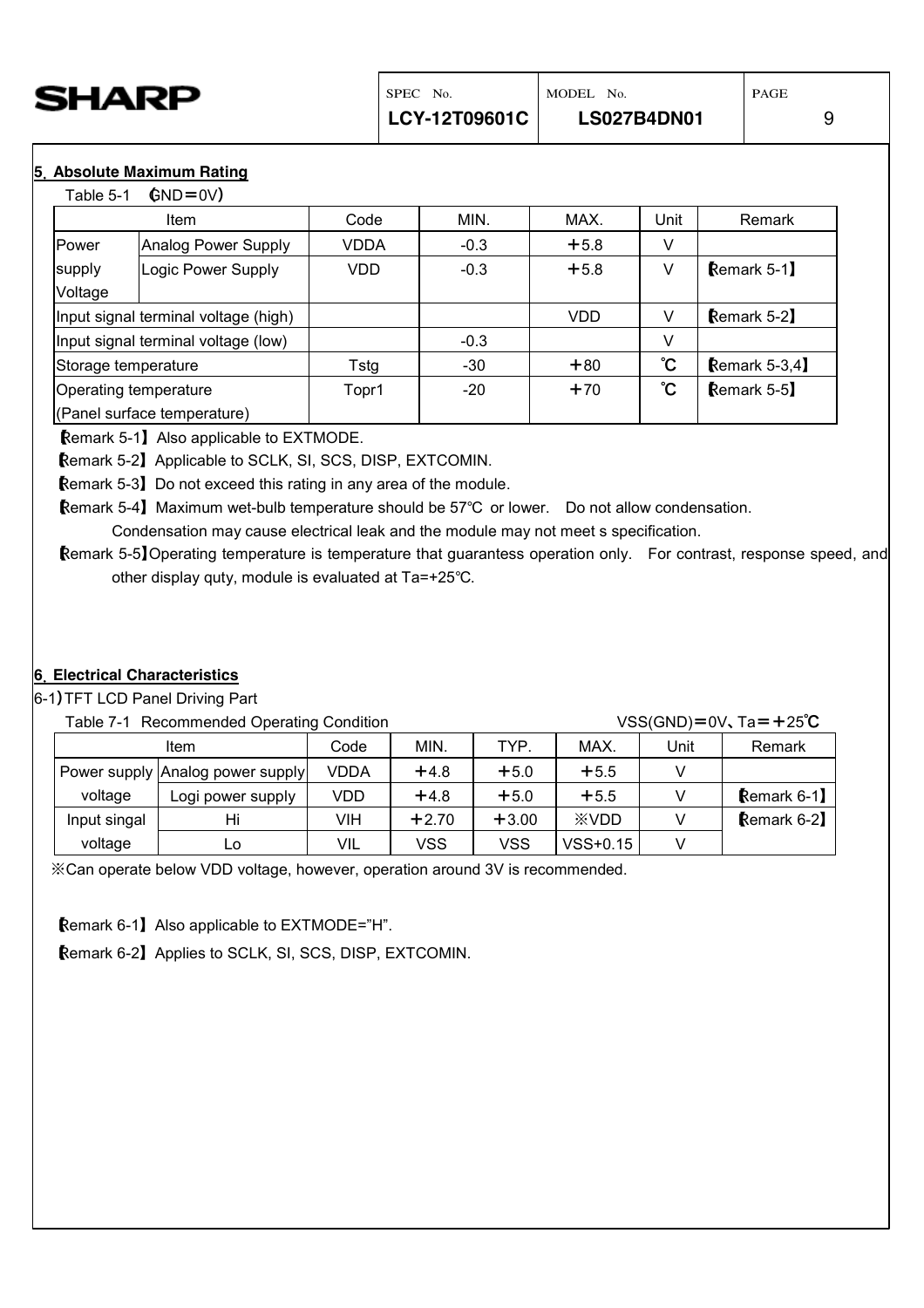| <b>SHARP</b> |
|--------------|
|--------------|

6-2) Power Supply Sequence



[Off Sequence]

(5) Pixel memory initialization time T5: 1V or more

- (6) VA, VB, VCOM initialization time T6: 1V or more
- (7) 5V falling time (Depends on IC)

【Remark】Cautions when powering on

Remark 1) VDD and VDDA should rise simultaneously or VDD should rise first.

Remark 2) VDD and VDDA shouldl simultaneously or VDD should fall first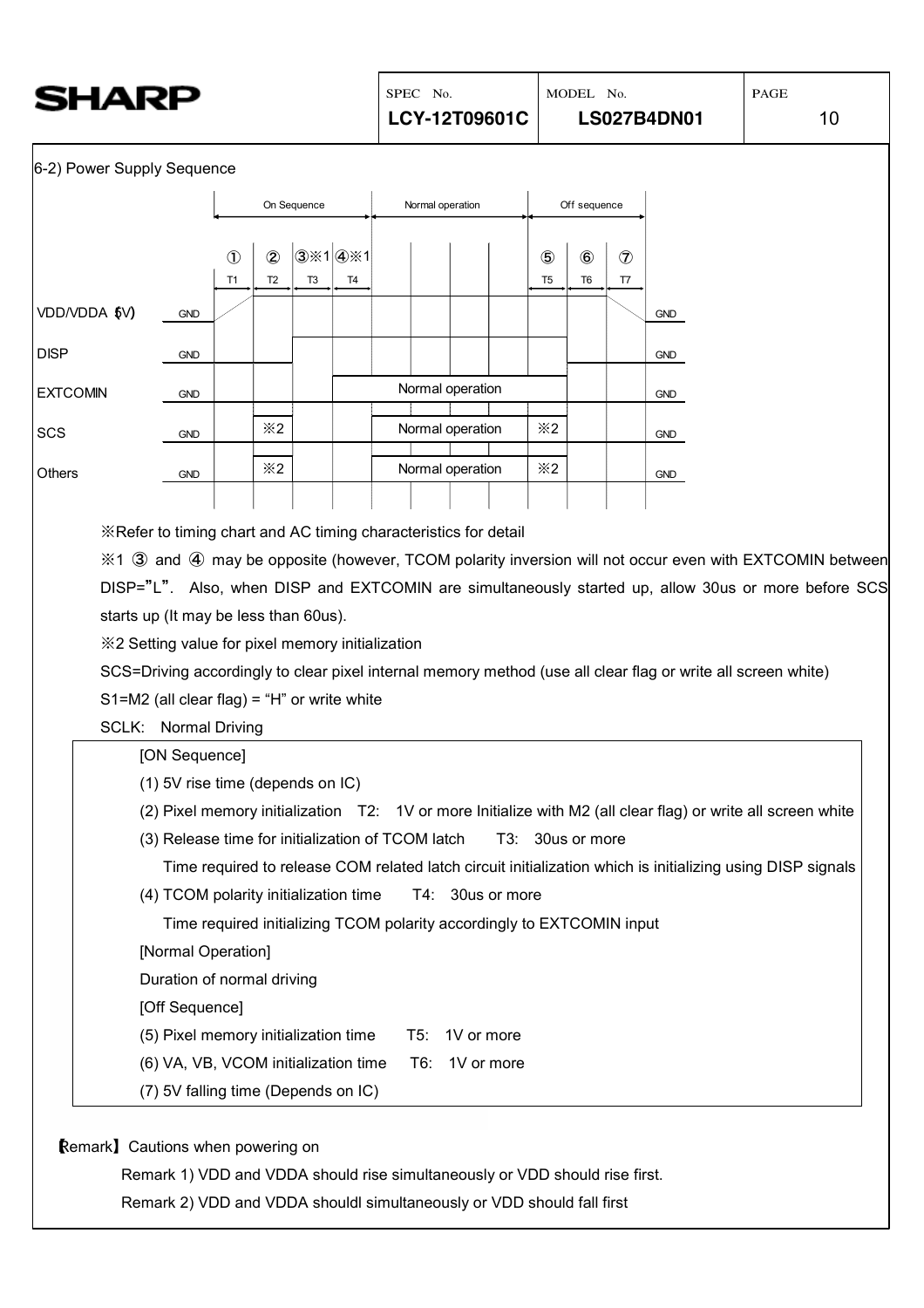6-3) Input Signal Basic Characteristics

| Table 6-3-1            |              |            |            |            |            | VDDA= $+5.0V$ , VDD= $+5.0V$ , GND=0V, Ta=25°C |
|------------------------|--------------|------------|------------|------------|------------|------------------------------------------------|
| Item                   | Code         | <b>MIN</b> | <b>TYP</b> | <b>MAX</b> | Unit       | Remark                                         |
| <b>Frame Frequency</b> | <b>fSCS</b>  |            |            | 20         | Hz         |                                                |
| <b>Clock Frequency</b> | <b>fSCLK</b> |            |            | ົ          | <b>MHz</b> |                                                |
| Vertical rush duration | tV           | 49.993     |            | 1000       | ms         |                                                |
| <b>COM Frequency</b>   | fCOM         | 0.5        |            | 10         | Hz         |                                                |

Table 6-3-2 VDDA=+5.0V、VDD=+5.0V、GND=0V、Ta=25℃

| Item                                | Code              | <b>MIN</b> | <b>TYP</b> | <b>MAX</b> | Unit      | Remark           |
|-------------------------------------|-------------------|------------|------------|------------|-----------|------------------|
| SCS rising time                     | trSCS             |            |            | 50         | ns        |                  |
| SCS falling time                    | tfSCS             |            |            | 50         | ns        |                  |
| SCS High width                      | twSCSH            | 220        |            |            | <b>us</b> | Data update mode |
|                                     |                   | 12         |            |            | <b>US</b> | Display mode     |
| <b>SCS Low width</b>                | twSCSL            | 1          |            |            | <b>US</b> |                  |
| SCS setup time                      | tsSCS             | 3          |            |            | <b>us</b> |                  |
| SCS hodl time                       | thSCS             | 1          |            |            | <b>us</b> |                  |
| SI rising time                      | trSI              |            |            | 50         | ns        |                  |
| SI falling time                     | tfSI              |            |            | 50         | ns        |                  |
| SI set upt time                     | tsSI              | 120        |            |            | ns        |                  |
| SI hold time                        | thSI              | 190        |            |            | ns        |                  |
| <b>SCLK</b> rising time             | trSCLK            |            |            | 50         | ns        |                  |
| <b>SCLK falling time</b>            | <b>tfSCLK</b>     |            |            | 50         | ns        |                  |
| <b>SCLK High width</b>              | twSCLKH           | 200        | 450        |            | ns        |                  |
| <b>SCLK Low width</b>               | twSCLKL           | 200        | 450        |            | ns        |                  |
| <b>EXTCOMIN</b> signal frequency    | <b>fEXTCOMIN</b>  |            | 1          | 20         | Hz        | Remark 6-3       |
| <b>EXTCOMIN</b> signal rising time  | trEXTCOMIN        |            |            | 50         | ns        |                  |
| <b>EXTCOMIN signal falling time</b> | <b>tfEXTCOMIN</b> |            |            | 50         | ns        |                  |
| <b>EXTCOMIN signal High width</b>   | twEXTCOMIN        | 1          |            |            | <b>US</b> |                  |
| <b>DISPrising time</b>              | trDISP            |            |            | 50         | ns        |                  |
| DISP falling time                   | tfDISP            |            |            | 50         | ns        |                  |

【Remark 6-3】 EXTCOMIN frequency should be made lower than frame frequency.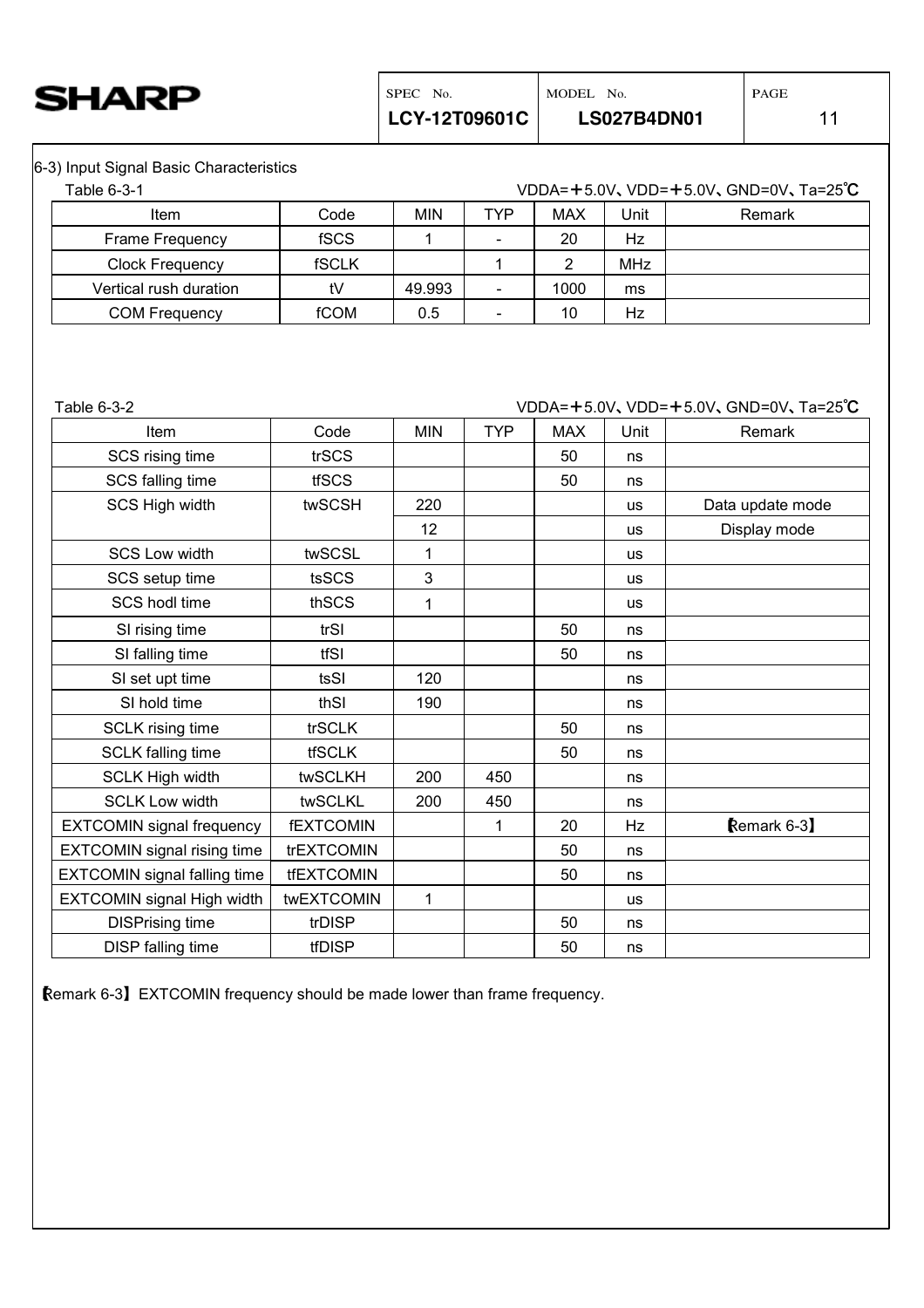| <b>SHARP</b>                                                                                             | SPEC No.                               | MODEL No.                                       | $\mathbf{PAGE}$ |
|----------------------------------------------------------------------------------------------------------|----------------------------------------|-------------------------------------------------|-----------------|
|                                                                                                          | LCY-12T09601C                          | <b>LS027B4DN01</b>                              | 12              |
| SCS, SI, SCLK signal                                                                                     | twSCSH                                 | twSCSL                                          |                 |
| 90%<br><b>SCS</b><br>50%<br>10%<br>trSCS<br>tsSCS                                                        |                                        | 90%<br>50%<br>50%<br>$-10%$<br>$thscs$<br>tfSCS |                 |
| 90%<br>90%<br>SI<br>10%<br>10%<br>10%<br>$-10%$<br>tfSI<br>trSI<br>tsSI<br>thSI                          | twSCLKH<br>twSCLKL                     |                                                 |                 |
| 90%<br>$-90%$<br><b>SCLK</b><br>50%<br>$10%$ .<br>$-10%$<br>trSCLK<br>tfSCLK                             | 50%<br>50%                             | 50%                                             |                 |
| <b>EXTCOMIN signal</b>                                                                                   |                                        |                                                 |                 |
| $90\%$<br>90%<br>50 <sub>2</sub><br><b>EXTCOMIN</b><br>10%<br>$10% -$<br>trEXTCOMIN<br><b>tfEXTCOMIN</b> | <b>fEXTCOMIN</b><br>50%<br>twEXTCOMINH | 50%                                             |                 |
| <b>DISP signal</b>                                                                                       |                                        |                                                 |                 |
| 90%<br>90%<br><b>DISP</b><br>10%<br>10%<br>trDISP<br>tfDISP                                              |                                        |                                                 |                 |
| * SCS, SI, SCLK, DISP, EXTCOMIN: 3V input voltage                                                        |                                        |                                                 |                 |
|                                                                                                          |                                        |                                                 |                 |
|                                                                                                          |                                        |                                                 |                 |
|                                                                                                          |                                        |                                                 |                 |
|                                                                                                          |                                        |                                                 |                 |
|                                                                                                          |                                        |                                                 |                 |
|                                                                                                          |                                        |                                                 |                 |
|                                                                                                          |                                        |                                                 |                 |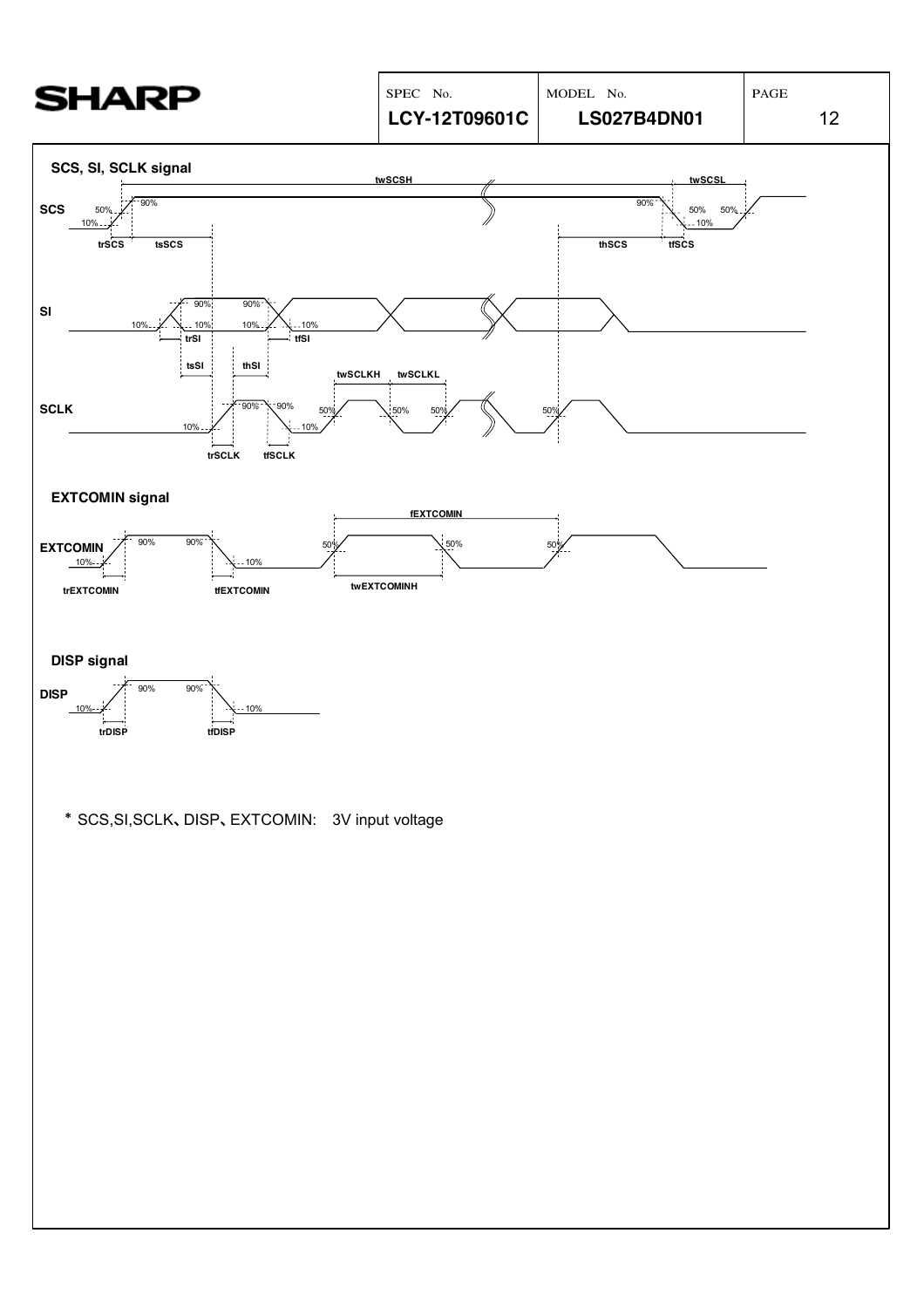

6-4) Power Consumption (Average)

| Table 6-4   |      |     |     |     |       | $Ta = 25^{\circ}C$ |
|-------------|------|-----|-----|-----|-------|--------------------|
| <b>Item</b> | Code | MIN | TYP | MAX | Unite | Remark             |
| Measurement |      |     | 50  |     | uW    | Remark 6-4         |
| Condition 1 |      |     |     |     |       |                    |
| Measurement |      |     | 175 |     | uW    | Remark 6-4         |
| Condition 2 |      |     |     |     |       |                    |

\*Measurement Condition 1

Display mode (no display data update), Display pattern: Vertical stripe display

\*Measurement Condition 2

Data update mode (with display data update: 1Hz)

Common inversion with VDD=5V、VDDA=5V、fSCLK=1MHz、fSCS=1Hz, Display pattern: Vertical stripe display

【Remark 6-4】 This is value in steady condition, not the falue of peak power at the time of COM operation. Some marging for power supply is recommended. We recommend capacitor for VDD and VDDA. (If VDD and VDDA are on separate systems, we recommend capacitor for each.)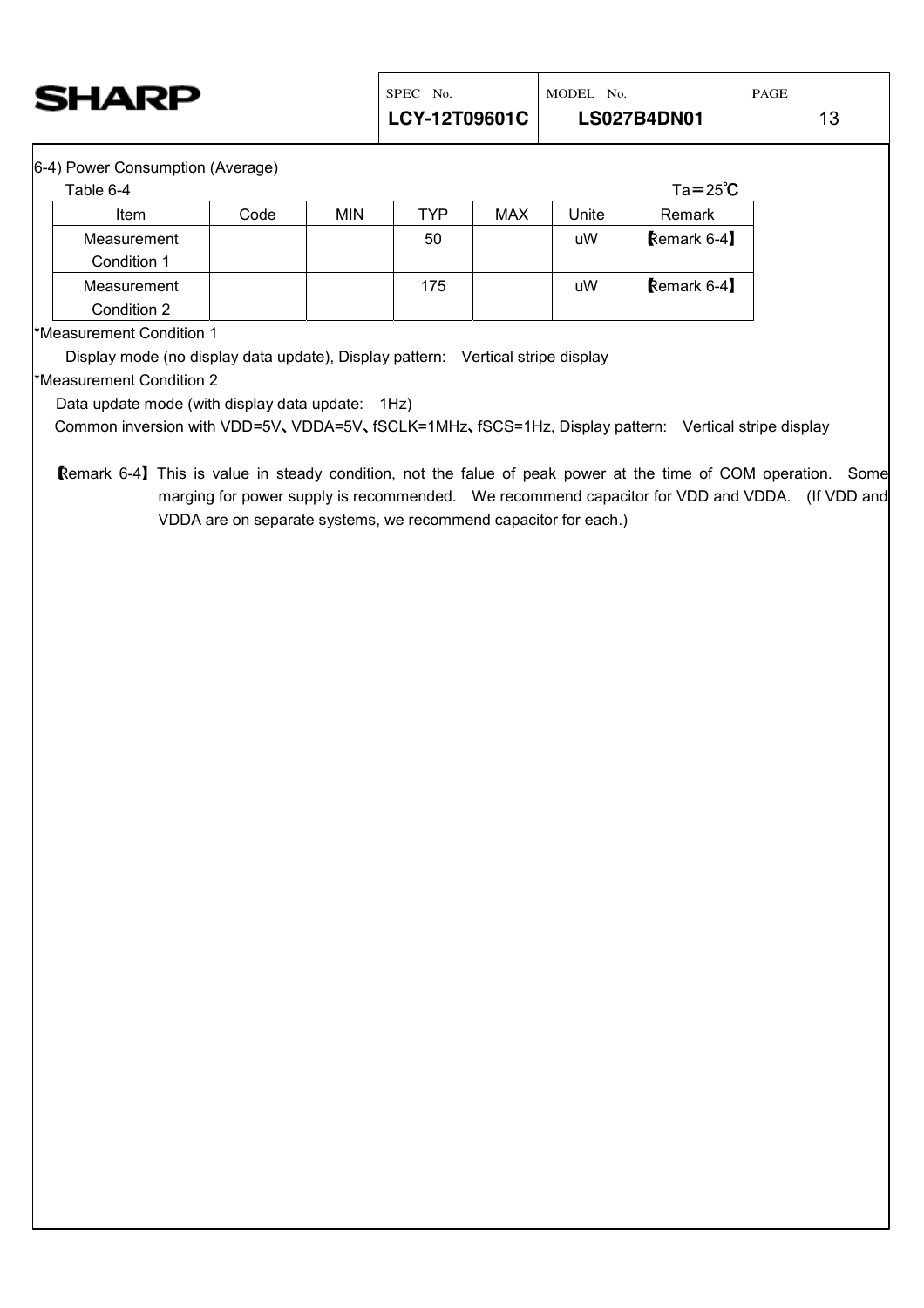| 6-5) Input Signal Timing Chart                                                                                                                                                                                                                                                                                                                                                                                                                                                                                                                  |        |
|-------------------------------------------------------------------------------------------------------------------------------------------------------------------------------------------------------------------------------------------------------------------------------------------------------------------------------------------------------------------------------------------------------------------------------------------------------------------------------------------------------------------------------------------------|--------|
|                                                                                                                                                                                                                                                                                                                                                                                                                                                                                                                                                 |        |
| 6-5-1 Data update mode (1 line)                                                                                                                                                                                                                                                                                                                                                                                                                                                                                                                 |        |
| Updates data of only one specified line. $(M0='H", M2='L")$                                                                                                                                                                                                                                                                                                                                                                                                                                                                                     |        |
| twSCSH                                                                                                                                                                                                                                                                                                                                                                                                                                                                                                                                          | twSCSL |
| SCS<br>thSCS<br>tsSCS                                                                                                                                                                                                                                                                                                                                                                                                                                                                                                                           |        |
| <u>WDXMIXW2AWAAWAWAWAWXGAGAGAGAGAGAGAGAA XDIXD3XD4X#X39X39X39X40X</u><br>SI<br>DUMMY DATA(don't care)<br>twSCLKL twSCLKH<br>tsSI:<br>$\top$ thSI                                                                                                                                                                                                                                                                                                                                                                                                |        |
| <b>SCLK</b><br>חת חת ר<br>Gate line address select period<br>Date write period<br>Mode select period<br>Date transfer period                                                                                                                                                                                                                                                                                                                                                                                                                    |        |
| (3ck+5ckDMY)<br>(400ck)<br>(8ck)<br>(16ck)                                                                                                                                                                                                                                                                                                                                                                                                                                                                                                      |        |
| M0: Mode flag. Set for "H". Data update mode (Memory internal data update)<br>When "L", display mode (maintain memory internal data).<br>M1: Frame inversion flag.<br>When "H", outputs VCOM="H", and when "L", outputs VCOM="L".<br>When EXTMODE="H", it can be "H" or "L".<br>M2: All clear flag.<br>Refer to 6-5-4) All Clear Mode to execute clear.<br>DUMMY DATA: Dummy data. It can be "H" or "L" ("L" is recommended.)<br>  implied: Data write period<br>Data is being stored in 1 <sup>st</sup> latch block of binary driver on panel. |        |
| <b>X</b> Data transfer period<br>Data written in 1 <sup>st</sup> latch is being transferred (written) to pixel internal memory circuit.                                                                                                                                                                                                                                                                                                                                                                                                         |        |
|                                                                                                                                                                                                                                                                                                                                                                                                                                                                                                                                                 |        |
| * For gate line address setting, refer to 6-6) Input Signal and Display.                                                                                                                                                                                                                                                                                                                                                                                                                                                                        |        |
| * M1: Frame inversion flag is enaled when EXTMODE="L".                                                                                                                                                                                                                                                                                                                                                                                                                                                                                          |        |
| * When SCS becomes L", M0 and M2 are cleared.                                                                                                                                                                                                                                                                                                                                                                                                                                                                                                   |        |
|                                                                                                                                                                                                                                                                                                                                                                                                                                                                                                                                                 |        |
|                                                                                                                                                                                                                                                                                                                                                                                                                                                                                                                                                 |        |
|                                                                                                                                                                                                                                                                                                                                                                                                                                                                                                                                                 |        |
|                                                                                                                                                                                                                                                                                                                                                                                                                                                                                                                                                 |        |
|                                                                                                                                                                                                                                                                                                                                                                                                                                                                                                                                                 |        |
|                                                                                                                                                                                                                                                                                                                                                                                                                                                                                                                                                 |        |
|                                                                                                                                                                                                                                                                                                                                                                                                                                                                                                                                                 |        |
|                                                                                                                                                                                                                                                                                                                                                                                                                                                                                                                                                 |        |
|                                                                                                                                                                                                                                                                                                                                                                                                                                                                                                                                                 |        |
|                                                                                                                                                                                                                                                                                                                                                                                                                                                                                                                                                 |        |
|                                                                                                                                                                                                                                                                                                                                                                                                                                                                                                                                                 |        |
|                                                                                                                                                                                                                                                                                                                                                                                                                                                                                                                                                 |        |
|                                                                                                                                                                                                                                                                                                                                                                                                                                                                                                                                                 |        |
|                                                                                                                                                                                                                                                                                                                                                                                                                                                                                                                                                 |        |
|                                                                                                                                                                                                                                                                                                                                                                                                                                                                                                                                                 |        |
|                                                                                                                                                                                                                                                                                                                                                                                                                                                                                                                                                 |        |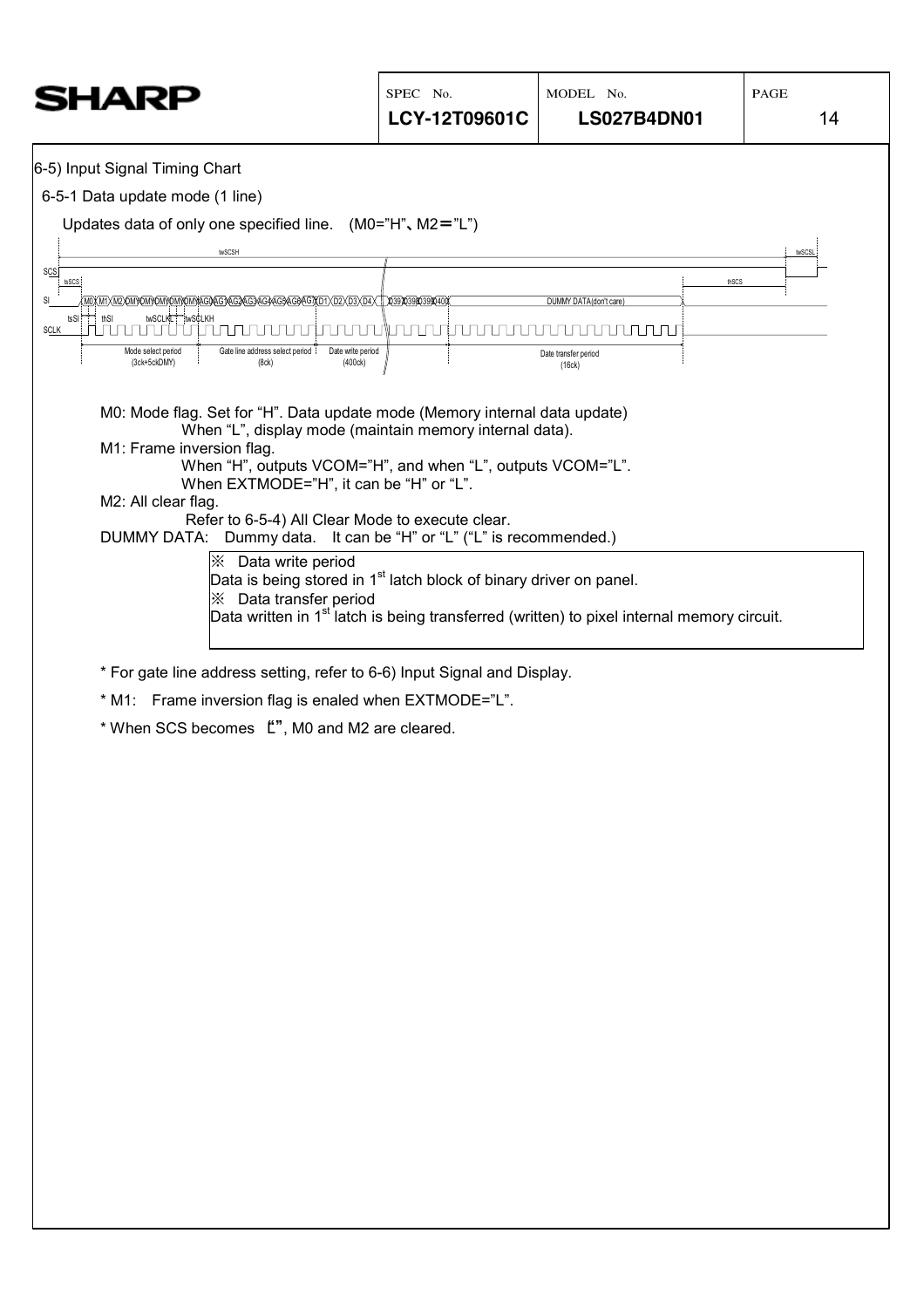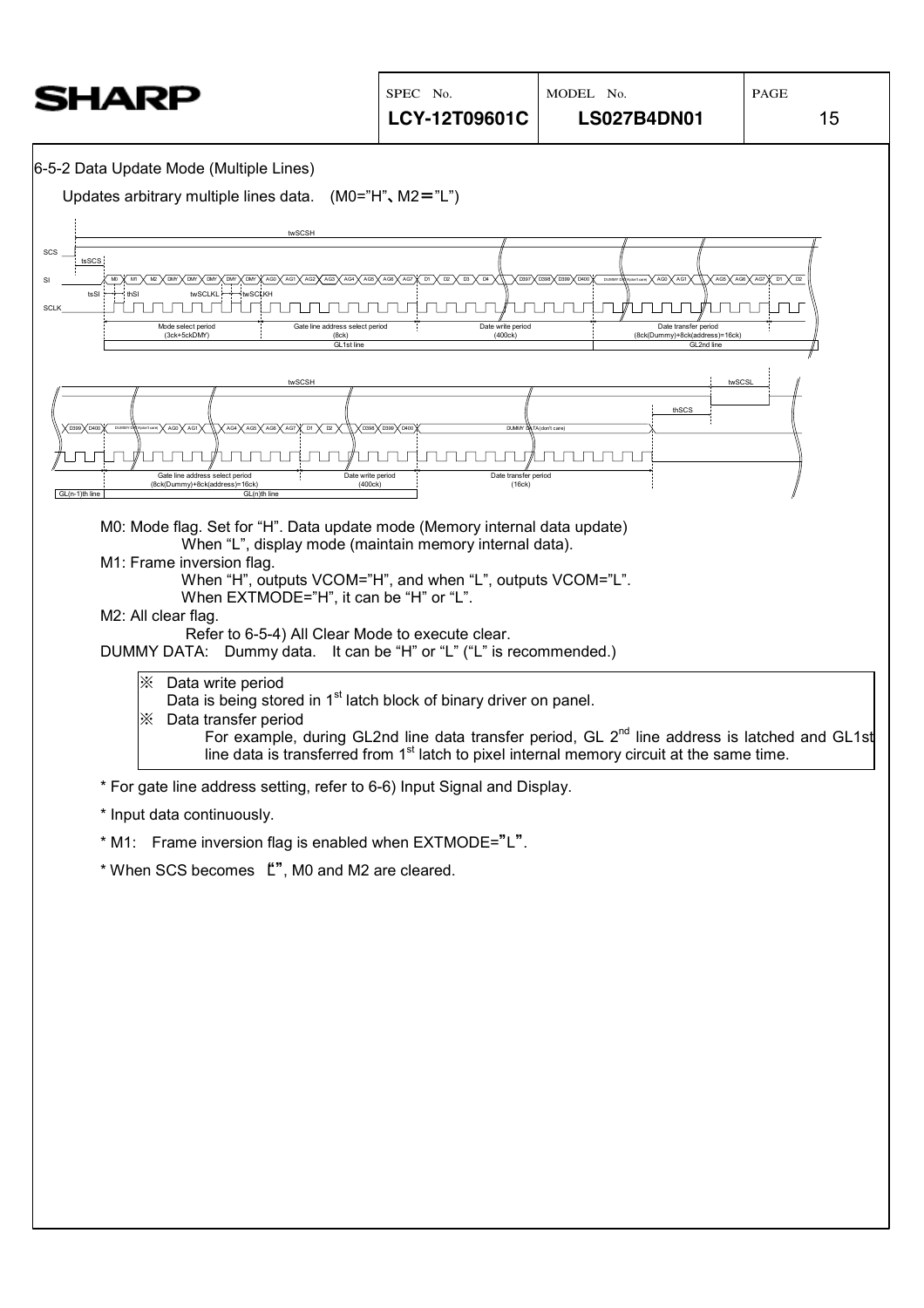#### 6-5-3 Display Mode

Maintains memory internal data (maintains current display).  $(M0="L", M2="L")$ 

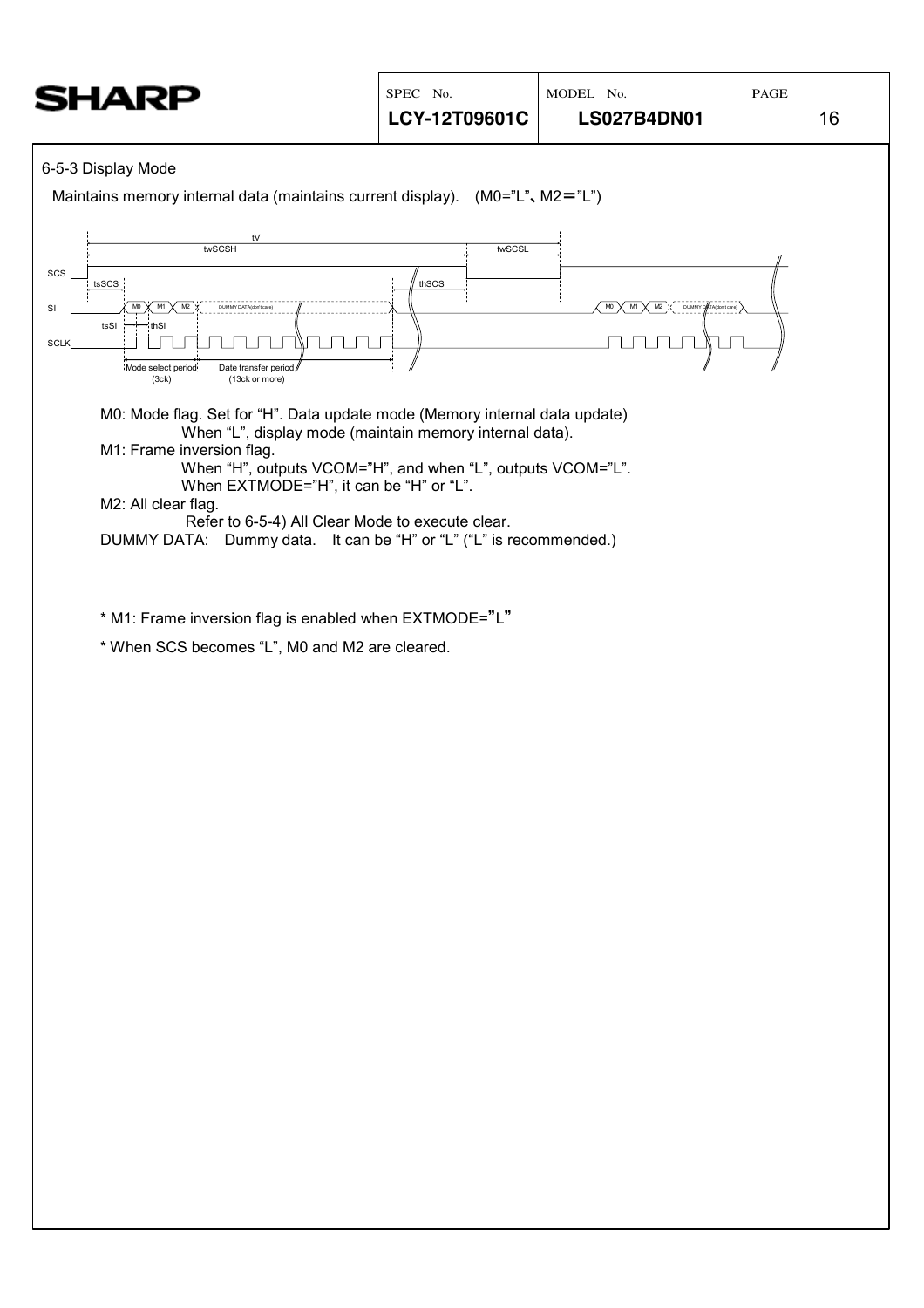| SHARP                                                                                                  | SPEC No.<br>LCY-12T09601C | MODEL No.<br><b>LS027B4DN01</b>                        | $\mathop{\mathrm{PAGE}}$<br>17 |
|--------------------------------------------------------------------------------------------------------|---------------------------|--------------------------------------------------------|--------------------------------|
| 6-5-4 All Clear Mode                                                                                   |                           |                                                        |                                |
| Clears memory internal data and writes white. $(M0="L", M2="H")$                                       |                           |                                                        |                                |
| ${\sf t}{\sf V}$<br>twSCSH                                                                             | twSCSL                    |                                                        |                                |
| SCS<br>tsSCS<br>thSCS                                                                                  |                           |                                                        |                                |
| $\mathsf{M}0$<br>M1<br>M2<br><b>DUMMY</b><br>ATA(don't care)<br>SI                                     |                           | M1<br>M <sub>0</sub><br>M2 X<br>DUMMY DATA(don't care) |                                |
| * thSI<br>tsSI<br>SCLK                                                                                 |                           |                                                        |                                |
| Dummy<br>Mode select period<br>(13ck or more)<br>(3ck)                                                 |                           |                                                        |                                |
| M0: Mode flag.                                                                                         |                           |                                                        |                                |
| Set it "L".<br>M1: Frame inversion flag.                                                               |                           |                                                        |                                |
| When "H", outputs VCOM="H", and when "L", outputs VCOM="L".<br>When EXTMODE="H", it can be "H" or "L". |                           |                                                        |                                |
| M2: All clear flag.<br>Set it "H"                                                                      |                           |                                                        |                                |
| DUMMY DATA: Dummy data. It can be "H" or "L" ("L" is recommended.)                                     |                           |                                                        |                                |
| * M1: Frame inversion flag is enabled when EXTMODE="L".                                                |                           |                                                        |                                |
| * When SCS becomes L''', M0 and M2 are cleared.                                                        |                           |                                                        |                                |
|                                                                                                        |                           |                                                        |                                |
|                                                                                                        |                           |                                                        |                                |
|                                                                                                        |                           |                                                        |                                |
|                                                                                                        |                           |                                                        |                                |
|                                                                                                        |                           |                                                        |                                |
|                                                                                                        |                           |                                                        |                                |
|                                                                                                        |                           |                                                        |                                |
|                                                                                                        |                           |                                                        |                                |
|                                                                                                        |                           |                                                        |                                |
|                                                                                                        |                           |                                                        |                                |
|                                                                                                        |                           |                                                        |                                |
|                                                                                                        |                           |                                                        |                                |
|                                                                                                        |                           |                                                        |                                |
|                                                                                                        |                           |                                                        |                                |
|                                                                                                        |                           |                                                        |                                |
|                                                                                                        |                           |                                                        |                                |
|                                                                                                        |                           |                                                        |                                |
|                                                                                                        |                           |                                                        |                                |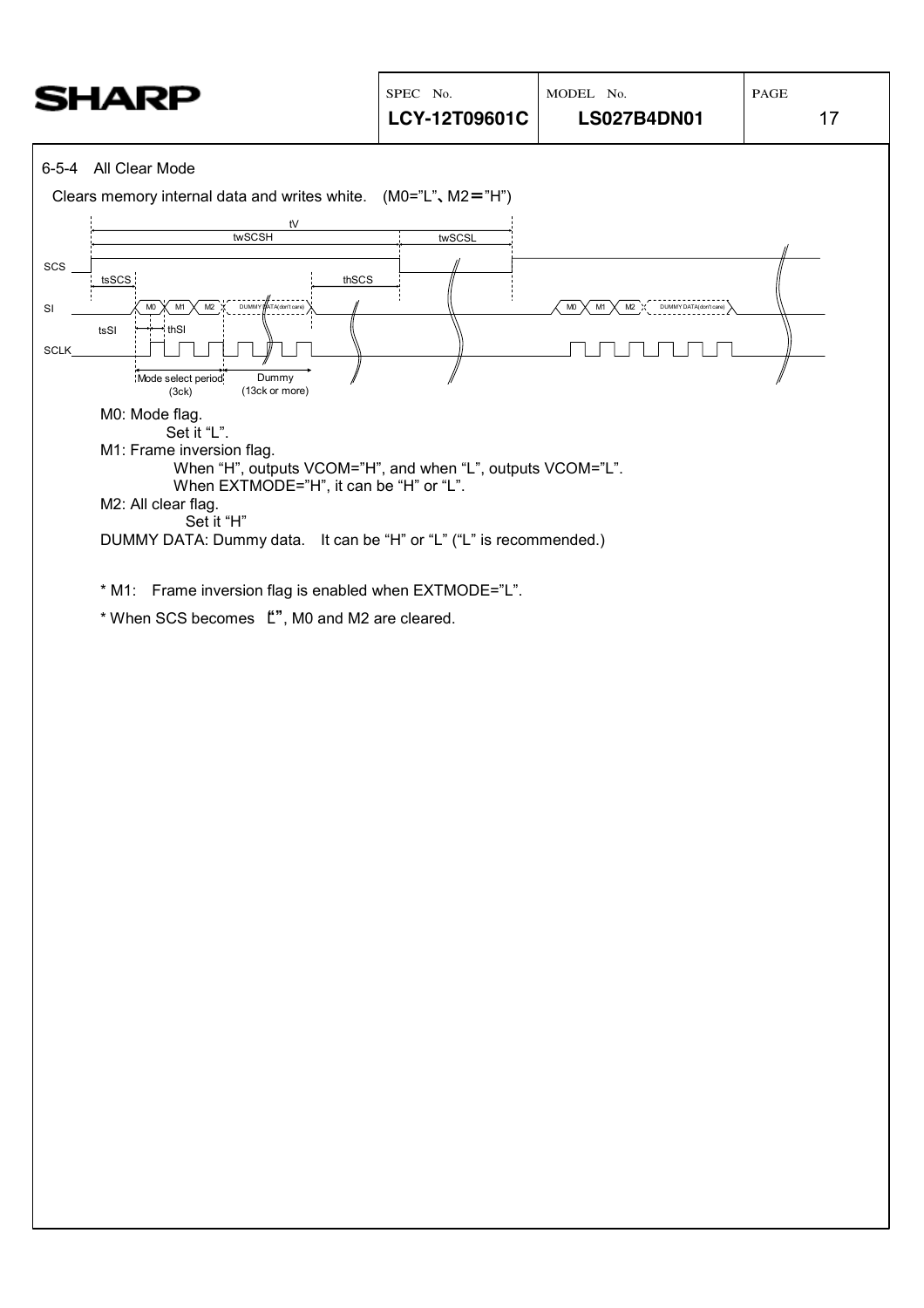| <b>SHARP</b>        | SPEC No.<br>LCY-12T09601C | MODEL No.<br><b>LS027B4DN01</b> | PAGE |
|---------------------|---------------------------|---------------------------------|------|
| 6-5-5 COM Inversion |                           |                                 |      |

#### 6-5-5 COM Inversion

There are two types of inputs, COM signal serial input (EXTMODE="L") and external COM signal input (EXTMODE="H"). EXTMODE="L"

18



M1 LC polarity inversion flag: If M1is "H" then VCOM="H" is output. If M1 is "L" then VCOM="L" is output.

\* 1 LC inversion has been changed by M1 flag statement.

\* 2:The periods of plus polarity and minus polarity should be same length as much as possible.

#### EXTMODE="H"



※1:LC inversion polarity has been set by the rising timing of EXTCOMIN in internal circuit block as COMZ signal,

※2:The period of EXTCOMIN should be constant.

② EXTCOMIN input when the SCS signals is low.

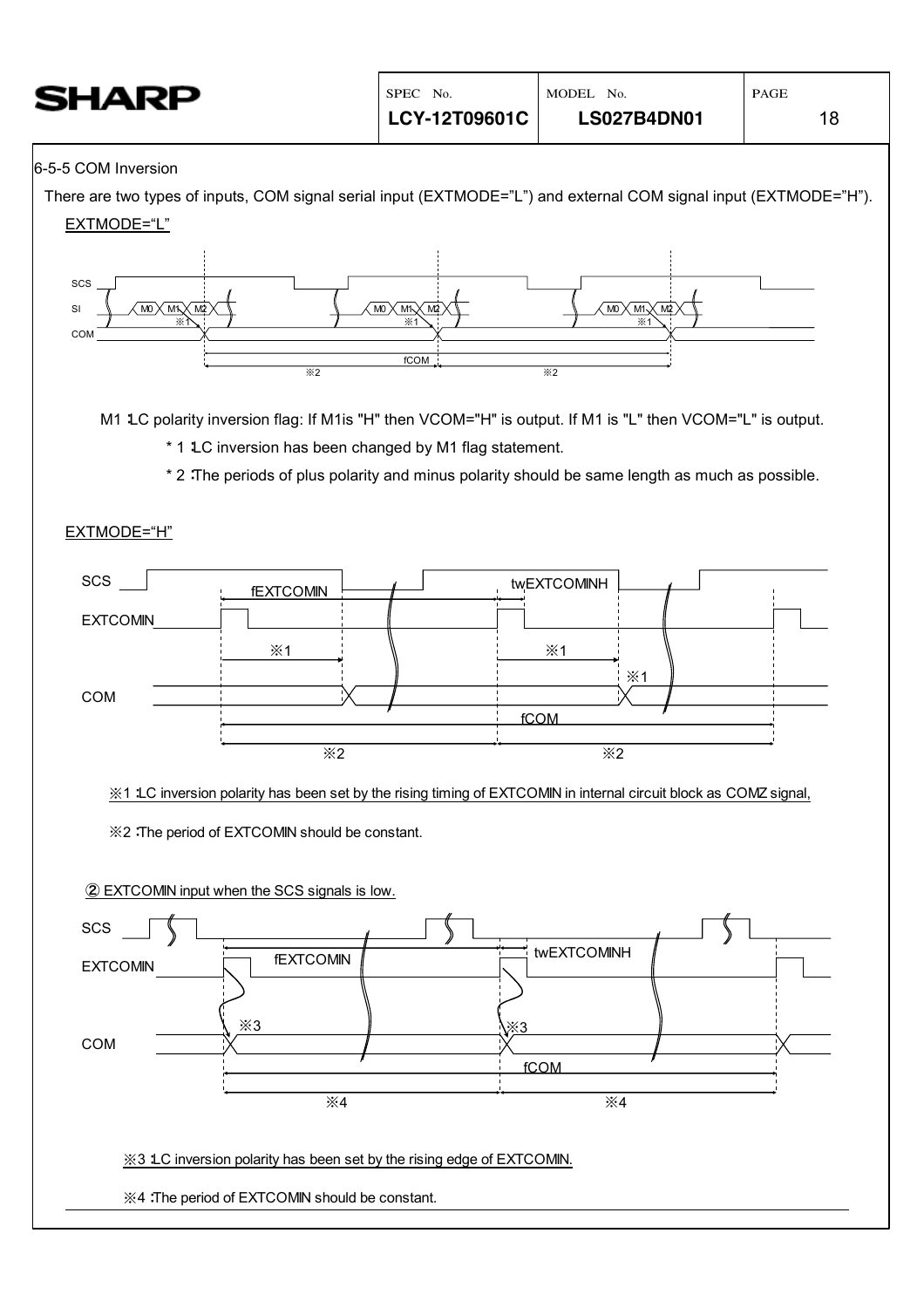

| AG0<br>AG1 | AG2    |        |        |        |             |             |
|------------|--------|--------|--------|--------|-------------|-------------|
|            |        | AG3    | AG4    | AG5    | AG6         | AG7         |
| L          |        |        | L      |        |             | L           |
| Н          | L      | L      |        |        |             | L           |
| Н          | L      | L      | L      |        |             | L           |
| ٠          | ٠      |        | ٠      | ٠      | ٠           | ٠           |
|            |        |        |        |        |             | ٠           |
| ٠          |        |        |        |        |             |             |
|            |        |        |        |        |             | H           |
|            |        |        |        |        |             | н           |
|            |        |        |        |        |             | Н           |
|            | Н<br>н | Н<br>н | Н<br>н | L<br>Н | Н<br>н<br>Н | H<br>н<br>Н |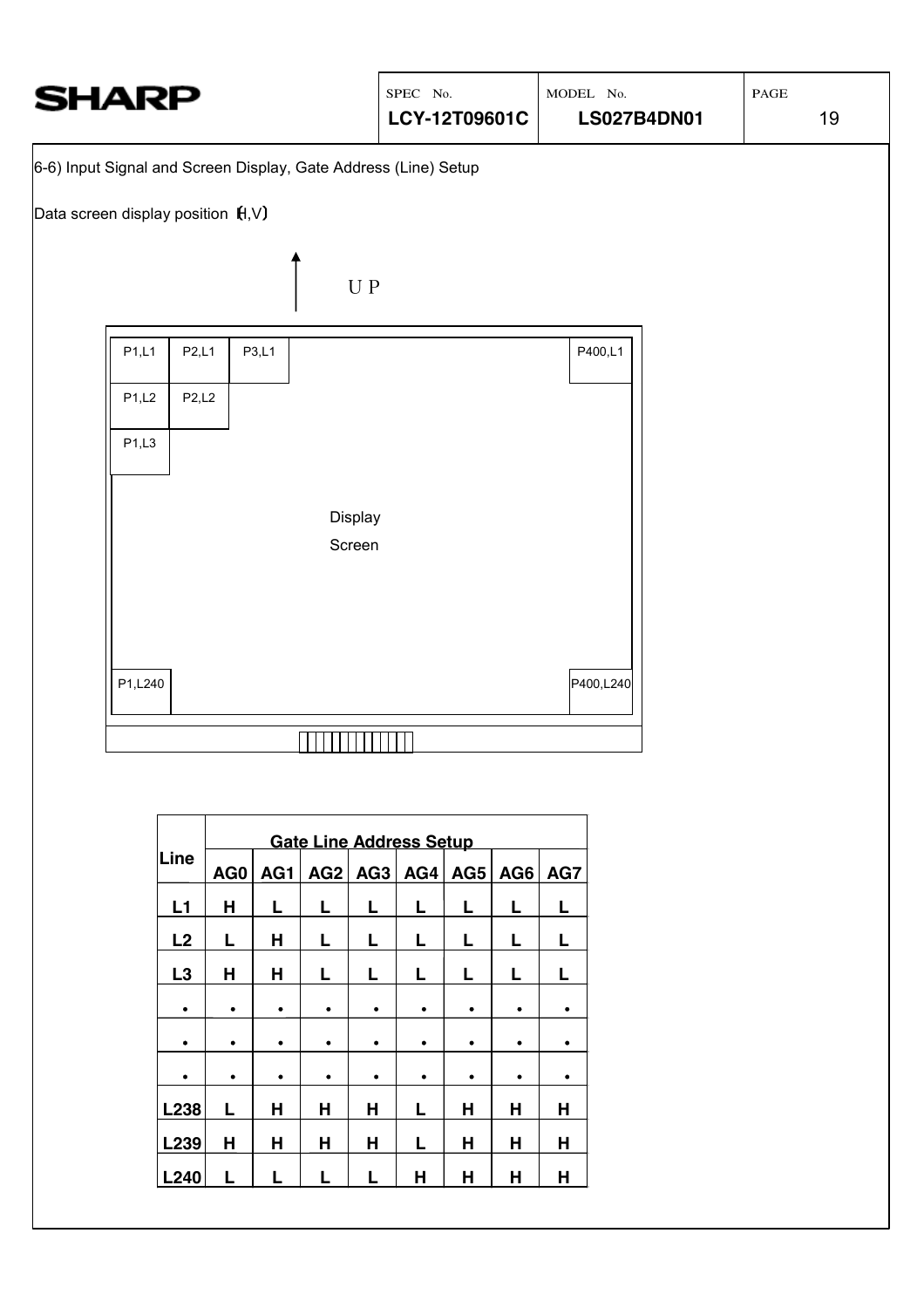<span id="page-21-0"></span>

#### **7**.**Optical Characteristics**

| Table 7-1               |        |          |      |       |      |               | $Ta=25^{\circ}C$ |
|-------------------------|--------|----------|------|-------|------|---------------|------------------|
| <b>Item</b>             |        | Code     | MIN. | TYP.  | MAX. | Unit          | Remark           |
| <b>Viewing Angle</b>    | H      | 021,022  | 60   |       |      | °(Degree)     | Remark 7-1]      |
| $CR \ge 2$              | $\vee$ | θ11      | 60   |       |      | °(Degree)     |                  |
|                         |        | 012      | 60   |       |      | °(Degree)     |                  |
| <b>Contrast Ratio</b>   |        | CR.      | 5    | 6     |      |               | Remark 7-2       |
|                         |        |          |      |       |      |               | $\vert$ 3)       |
| <b>Reflection Ratio</b> |        | R.       |      | 50    |      | $\frac{0}{0}$ | Remark 7-3       |
| Response                | Rise   | $\tau$ r |      | 50    |      | ms            | Remark           |
| Speed                   | Fall   | $\tau$ d |      | 50    |      | ms            | $7 - 3,4$        |
|                         |        |          |      |       |      |               |                  |
| Surface<br>Panel        | White  | X        |      | 0.313 |      |               | Remark 7-3       |
| Chromaticity            |        | у        |      | 0.338 |      |               |                  |

#### 【Remark 7-3】Optical Characteristics Measurement Equipment

Contrast ratio, reflective ratio and panel surface chromaticity are measured as shown in figure 7-2, and Response speed is measured as shown in Figure 7-3. Both measurement methods are done in dark Room or equivalent.

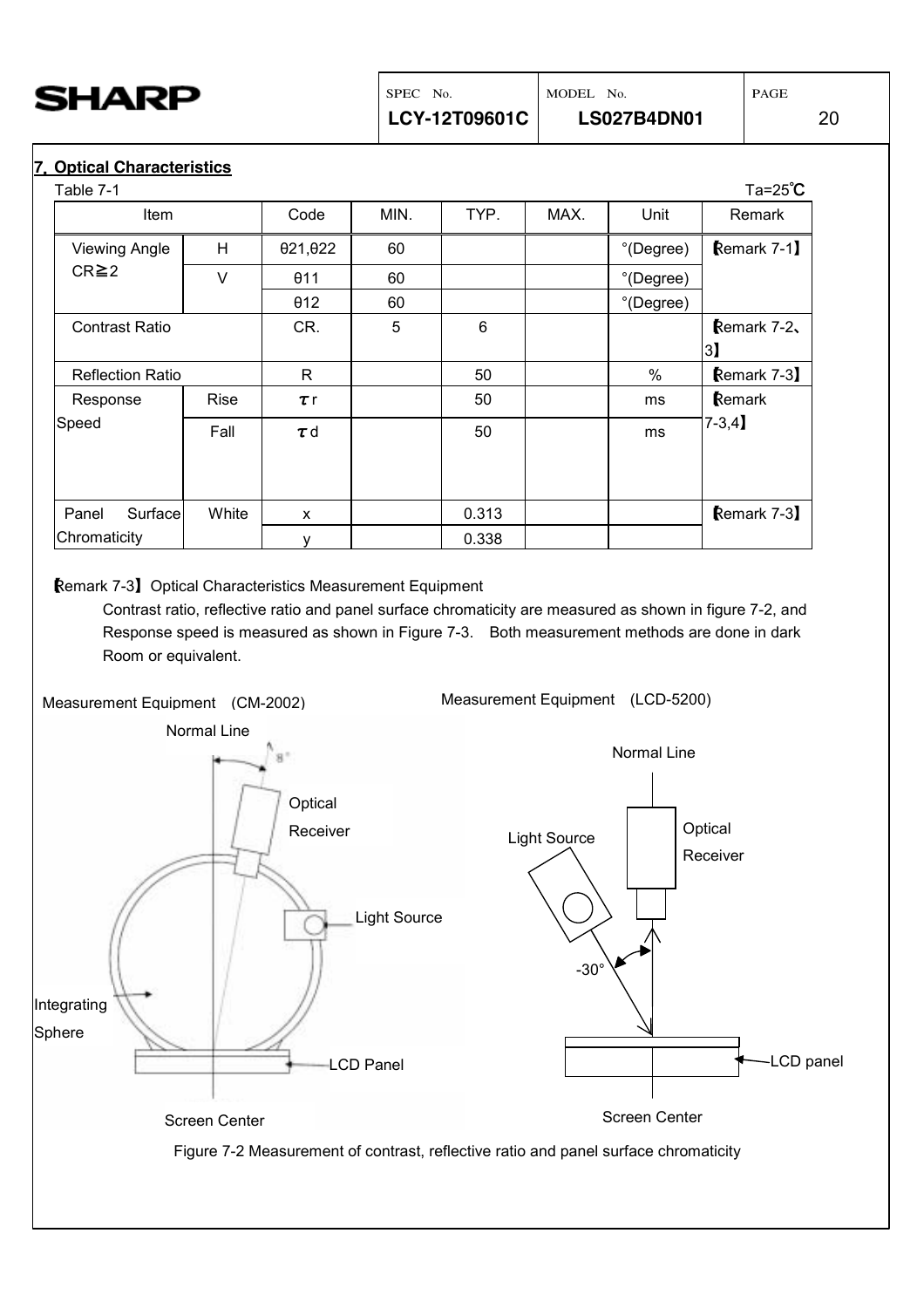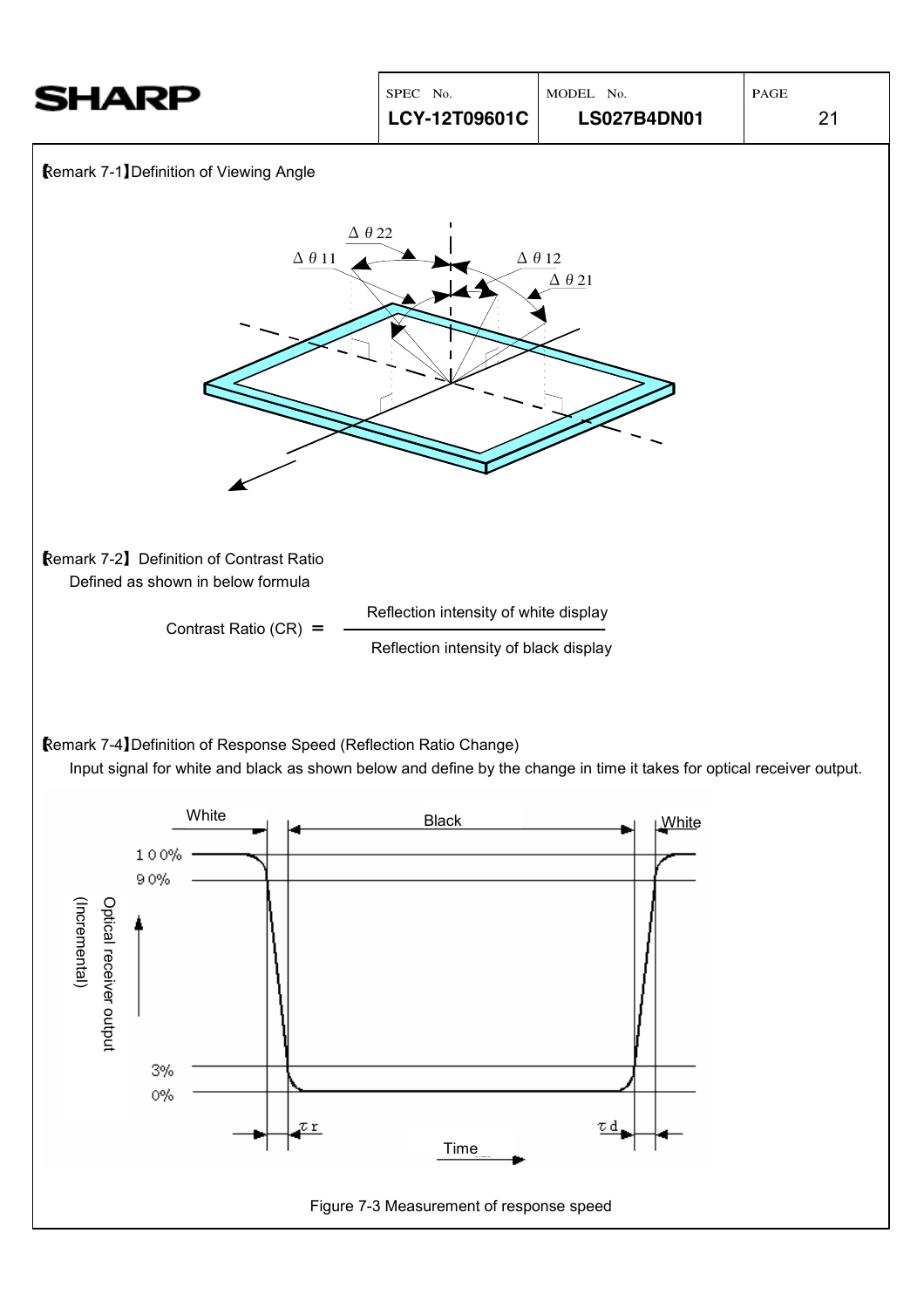<span id="page-23-0"></span>

| <b>SHARP</b>                                                                                                                                                  | SPEC No.<br>LCY-12T09601C               | MODEL No.<br><b>LS027B4DN01</b> | PAGE<br>22 |
|---------------------------------------------------------------------------------------------------------------------------------------------------------------|-----------------------------------------|---------------------------------|------------|
| 8. Outline Dimension<br>Figure 8-1 2.7" WQVGA Monochrome Outline Dimension<br>62.810.2                                                                        |                                         |                                 |            |
| (0.4)<br>62 (UV prtection film)<br>58.8 (Active erea)<br>$31.4 \pm 0.15$<br>의<br>2.010.15                                                                     | 0.1 (UV protection film)<br>0.6.<br>0.7 |                                 |            |
| (19.64)<br>protection film)<br>2.010.15<br>Display<br>35.28 (Active erea)<br>side up<br>Active Center<br>42.82±0.2<br>18±0.15<br>42 (UV<br>$\frac{3}{2}$<br>하 | 28±0.5<br>17.<br>$\frac{c}{2}$          | Back<br>side up                 |            |

 <Recommended Connector> SMK (Bottom Contact) FP12 Series: CFP-4610-0150F Molex Contact side: Bottom ) 51441-1093

8-2) FPC Bend Specification

 $(1.6)$ 

 $(26.665)$ 

28.65±0.4

 $5.510$ 

36 135±0 4

When bending FPC, bend where specified in Condition (1) and the bend R should be more than R specified in Condition

0.3±0.03

 $8.64 \pm 0$ 

 $7.08 \pm 0.4$ 

(2). FPC is not to contact glass edge, and there should be no stress to connective area between panel and FPC.

**B.** 06 ( (Bending eres)

Condition (1) FPC bend recommended area: 0.8mm – 6.0mm from glass edge.

 $12 - R0.2$ 

<sup>p</sup>I stiffener

Condition (2) Minimum bend R: Inner diameter R0.45





【Remark 8-1】 Do not bend backward (toward UV protection film side) **Remark 8-2** Bend frequency: 3 times or less (Repeat bend condition: 180°  $\sim$  0°)

<Recommended Connector> SMK (Top Contact) FP12 series CFP-4510-0150F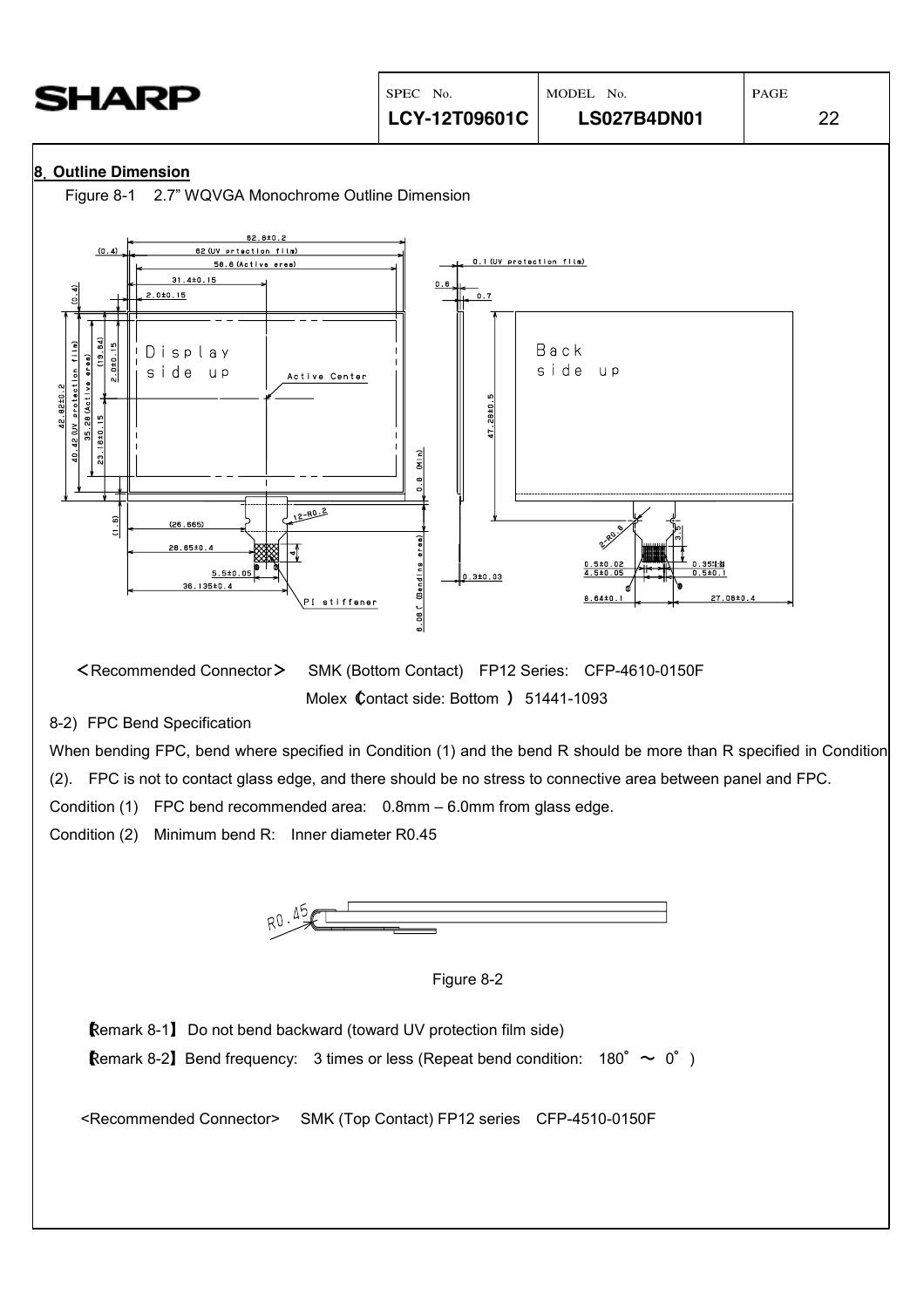<span id="page-24-0"></span>

| SHARP |  |
|-------|--|
|-------|--|

#### **9**.**External Circuit Example**

|                |    | <b>SCLK</b>     |
|----------------|----|-----------------|
|                |    | SI              |
|                |    | <b>SCS</b>      |
|                |    | <b>EXTCOMIN</b> |
|                | 5  | <b>DISP</b>     |
|                |    | <b>VDDA</b>     |
|                |    | <b>VDD</b>      |
|                |    | <b>EXTMODE</b>  |
|                |    | <b>VSS</b>      |
|                | 10 | <b>VSSA</b>     |
| C3<br>C1<br>C2 |    |                 |

Figure 9-1 External Circuit (Recommended)

- <Recommended Capacitor>
- C1: Between DISP-VSS, B characteristics 0.1uF ceramic capacitor
- C2: Between VDDA-VSS, B characteristics 0.1uF or more cerac capacitor
- C3: Between VDD-VSS, B characteristics 1uF or more ceramic capacitor

※Above circuit and parts are only recommendation.

For actual use, please evaluate their conformity with your system and design.

(Capacitor pressure resistance can be larger than resistance indicated above.)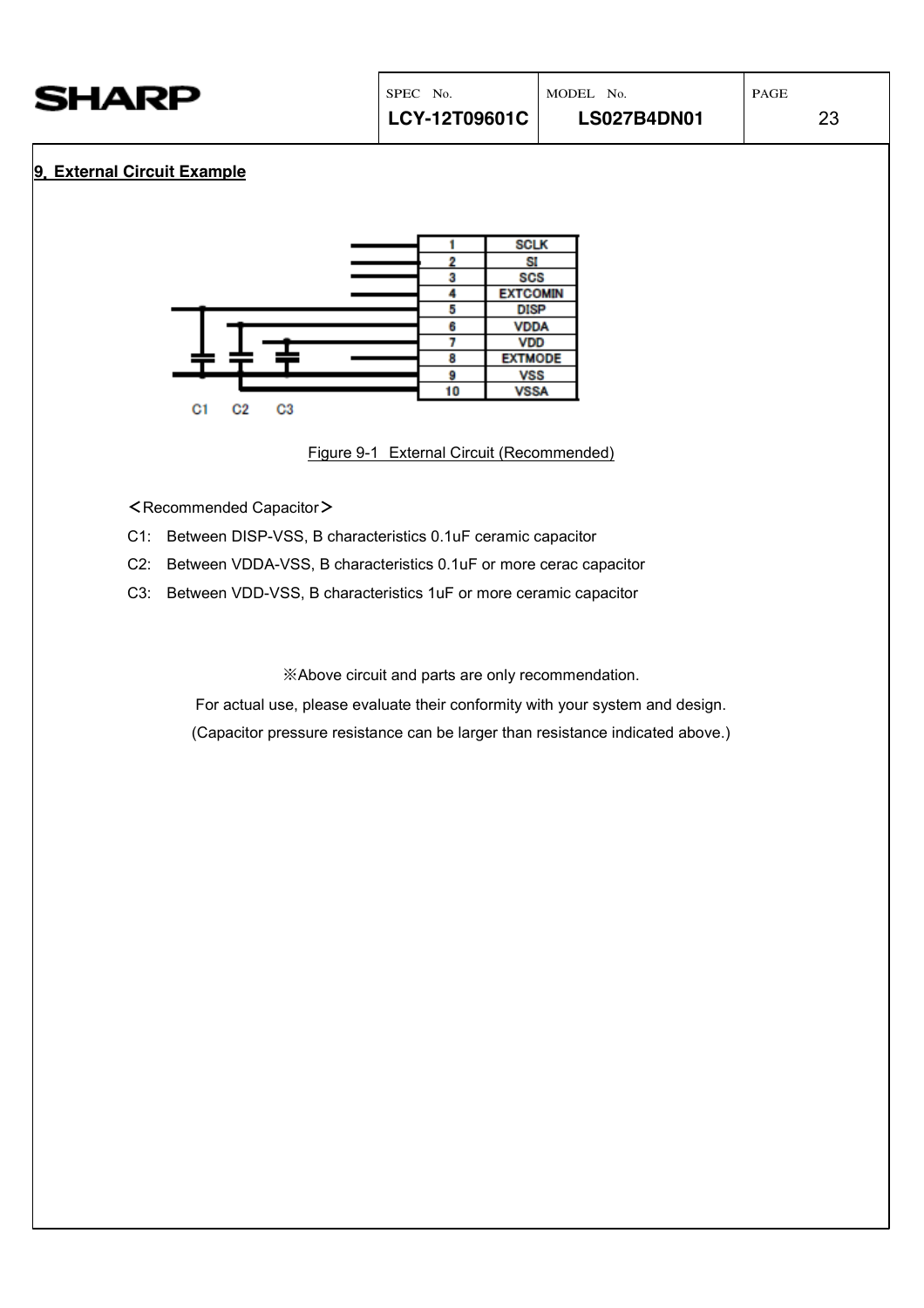<span id="page-25-0"></span>

#### **10**.**External Power Supply Circuit**

An external power supply circuit is necessary to drive the memory LCD with 3V battery. Table 10-1 shows recommended power supply IC>

#### Table 10-1

| Vendor                        | Model No. | <b>Note</b>      |
|-------------------------------|-----------|------------------|
| SII                           | S-8821    | Charge pump type |
| <b>National Semiconductor</b> | LM2750    | Charge pump type |

【Remark 10-1】For detailed specification, refer to specification for each power supply IC.

【Remark 10-2】To use, set constant value after sufficient evaluation of actual application.

Electrical Characteristics

Table 10-2

| Model No. | $V$ in $[V]$ |     |     | Vout |     | lout |
|-----------|--------------|-----|-----|------|-----|------|
|           | min          | max | min | typ  | max | [A]  |
| S-8821    | 2.8          | 5.0 | 4.9 | 5.0  | 5.1 | 0.04 |
| LM2750    | 2.7          | 5.6 | 4.8 | 5.0  | 5.2 | 0.04 |

【Remark 10-3】For detailed specification, refer to specification for each power supply IC.

【Remark 10-4】To use, set constant value after sufficient evaluation of actual application.

#### Reference Circuit

Reference circuit is shown below.





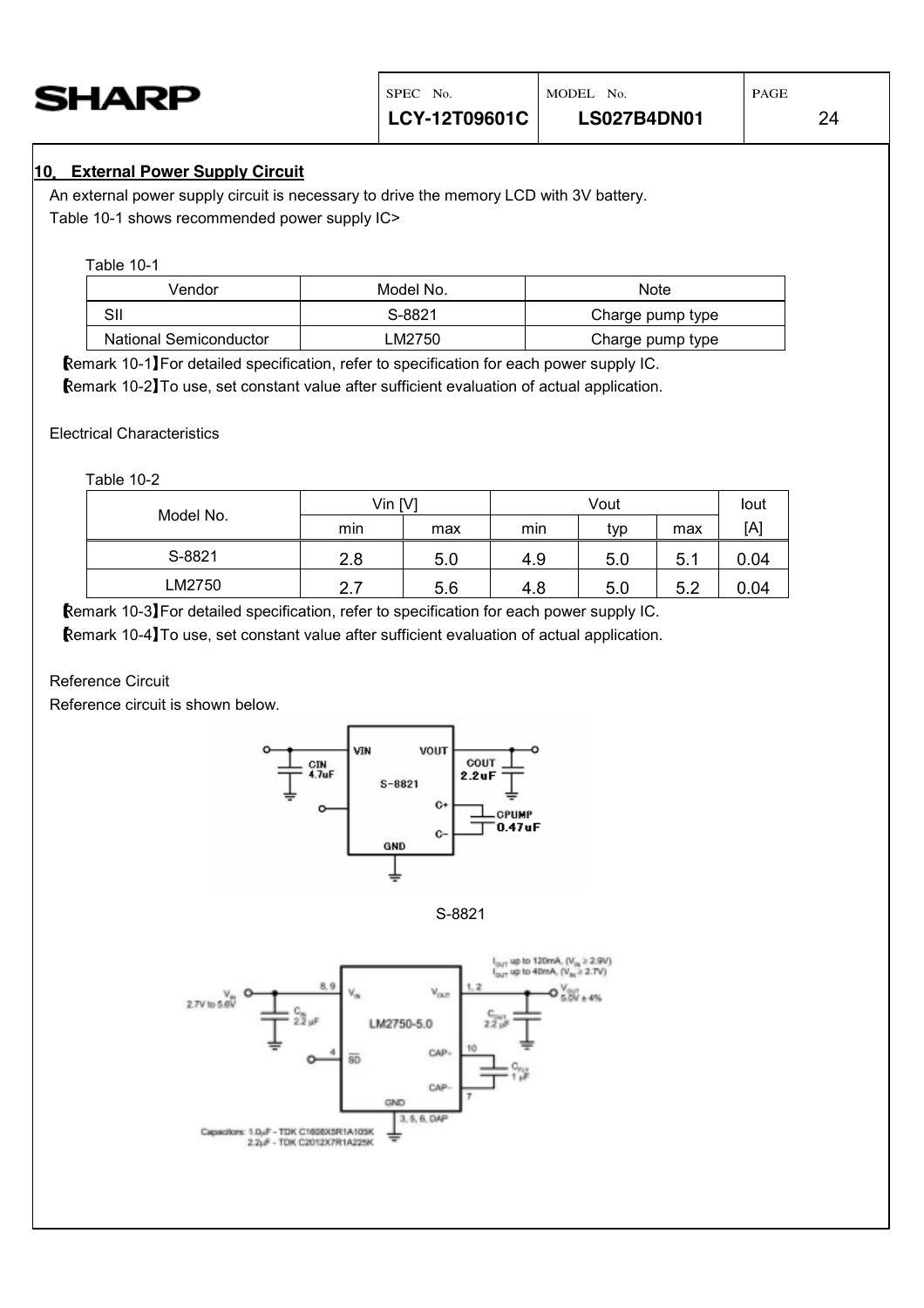<span id="page-26-0"></span>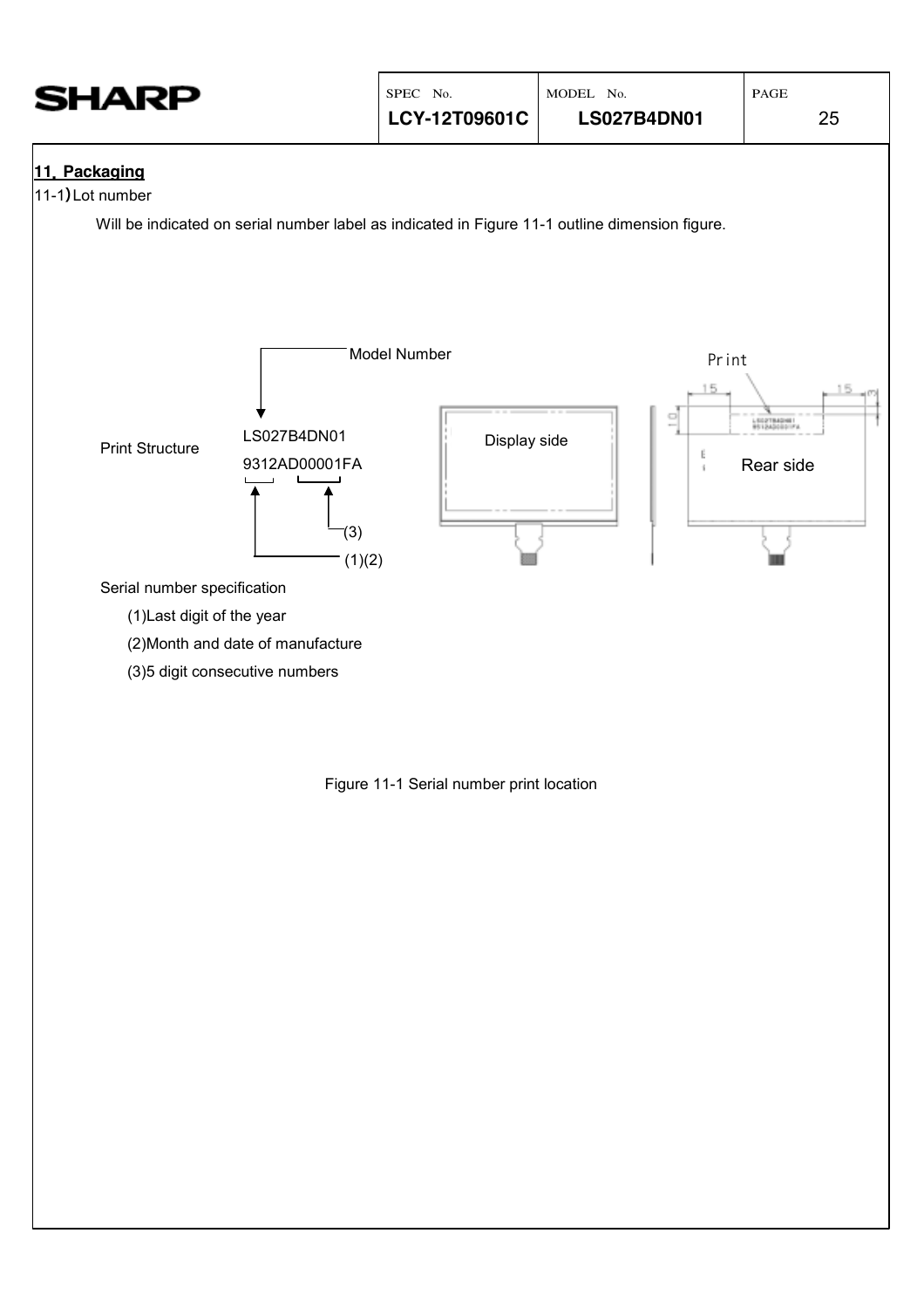| HARP                                                                                                             | SPEC No.                                                              | MODEL No.                                                                            | PAGE                   |
|------------------------------------------------------------------------------------------------------------------|-----------------------------------------------------------------------|--------------------------------------------------------------------------------------|------------------------|
|                                                                                                                  | LCY-12T09601C                                                         | <b>LS027B4DN01</b>                                                                   | 26                     |
| 11-2) Package Storing                                                                                            |                                                                       |                                                                                      |                        |
| (1) Maximum number of carton in a stack: 12 cartons                                                              |                                                                       |                                                                                      |                        |
| Maximum quantity of units in carton: 400 units per carton                                                        |                                                                       |                                                                                      |                        |
| (2)Storage condition                                                                                             |                                                                       |                                                                                      |                        |
| Temperature: 0~40°C                                                                                              |                                                                       |                                                                                      |                        |
| Humidity: 60%RH or lower (at 40°C)                                                                               |                                                                       |                                                                                      |                        |
|                                                                                                                  | There should be no condensation at low temperature and high humidity. |                                                                                      |                        |
| Atmosphere: No harmful gas, such as acid or alkali, which causes severe corrosion on electronic parts and wiring |                                                                       |                                                                                      |                        |
| are to be detected.                                                                                              |                                                                       |                                                                                      |                        |
| Period: About 3 months                                                                                           |                                                                       |                                                                                      |                        |
| Opening the package: in order to prevent electrostatic damage to TFT modules, room humidity should be made       |                                                                       |                                                                                      |                        |
|                                                                                                                  |                                                                       | over 50%RH and take effective measure such as use of earth when opening the package. |                        |
|                                                                                                                  |                                                                       |                                                                                      |                        |
| 11-3) Packaging<br>Packaging condition is shown in Figure 11-2.                                                  |                                                                       |                                                                                      |                        |
|                                                                                                                  |                                                                       |                                                                                      |                        |
|                                                                                                                  |                                                                       |                                                                                      |                        |
|                                                                                                                  |                                                                       |                                                                                      |                        |
| 折り曲げる<br>包装トレイ(SPAKT0512TPZZ)<br>ウチスリーブ (SPAKA1524CPZZ)                                                          |                                                                       | Electronic Components                                                                |                        |
|                                                                                                                  |                                                                       |                                                                                      | ####: (4S) LS027B4DN01 |
|                                                                                                                  |                                                                       | TYPE<br>LotNO.                                                                       | : (1T) 2009, xx, xx    |
|                                                                                                                  | FRAGILE<br>歐 協 注 意                                                    | Quantity: (Q) 800<br>QUANTITY<br>ユーザー品番                                              | PCS                    |
|                                                                                                                  | $\mathbb{Z}$                                                          | LOT (DATE)                                                                           |                        |
|                                                                                                                  | 凸                                                                     | シャープ物流用ラベルです。 (                                                                      | $\rightarrow$ ( )      |
| ⋝                                                                                                                |                                                                       |                                                                                      |                        |
| <u>ソトスリーブ(SPAKA1525CPZZ)</u>                                                                                     |                                                                       |                                                                                      |                        |
|                                                                                                                  |                                                                       |                                                                                      |                        |
|                                                                                                                  |                                                                       |                                                                                      |                        |
|                                                                                                                  |                                                                       |                                                                                      |                        |
|                                                                                                                  |                                                                       |                                                                                      |                        |
|                                                                                                                  |                                                                       |                                                                                      |                        |
|                                                                                                                  | <b>RANGER</b>                                                         |                                                                                      |                        |
|                                                                                                                  |                                                                       | SI-LAURES                                                                            |                        |
|                                                                                                                  |                                                                       |                                                                                      |                        |
| OPPテープ(ZIAPE3501000P)                                                                                            |                                                                       |                                                                                      |                        |
| マスターカートン(SPAKG2760TP01)                                                                                          |                                                                       |                                                                                      |                        |
|                                                                                                                  |                                                                       |                                                                                      |                        |
| Figure 11-2 Packaging Condition                                                                                  |                                                                       |                                                                                      |                        |
|                                                                                                                  |                                                                       |                                                                                      |                        |